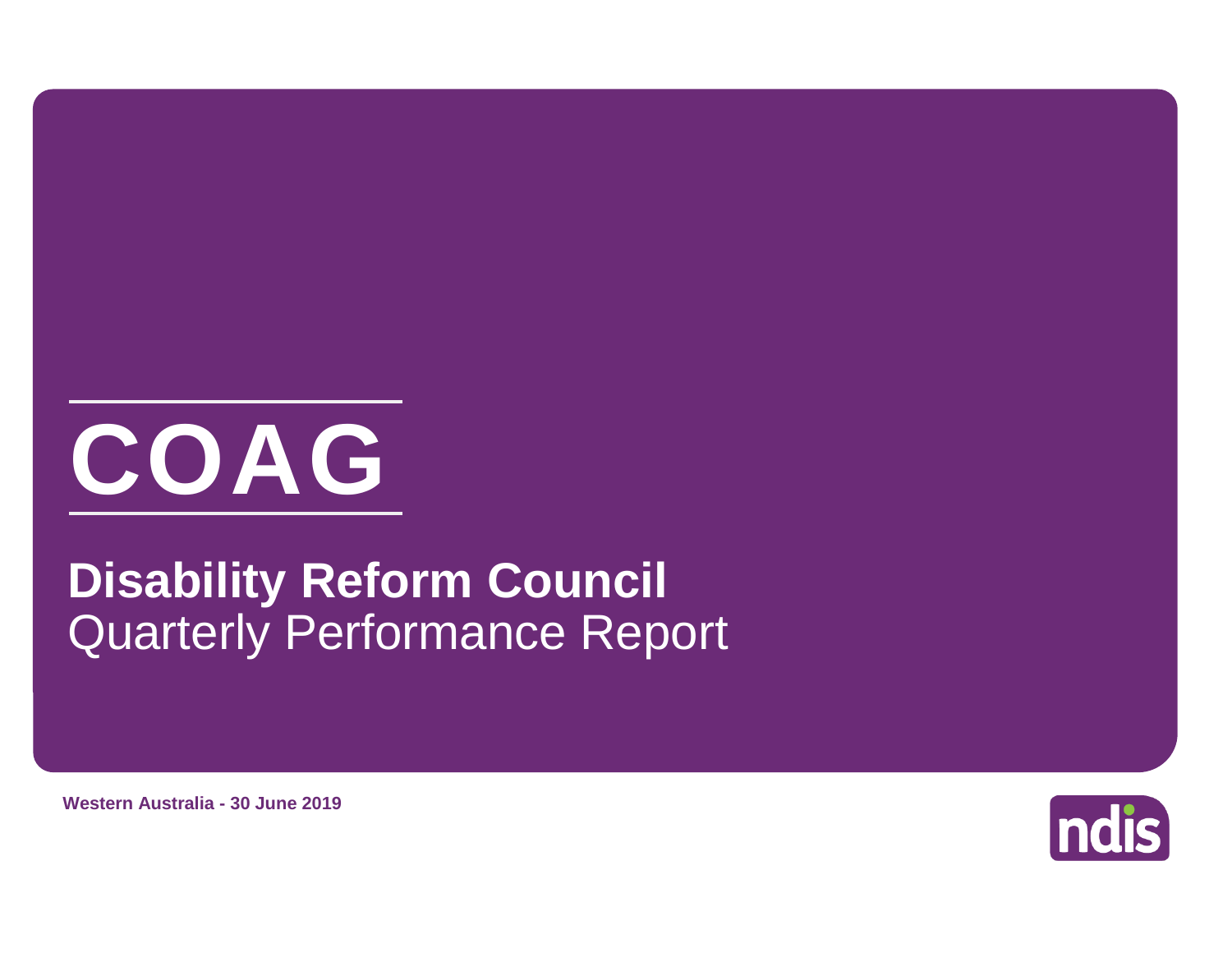

#### **Overview**

**This report is a summary of the performance and operations of the NDIA in Western Australia for Quarter 4 of 2018-19 (01 April 2019 - 30 June 2019).**

**It is the twelveth quarterly report during the NDIS Transition period, which commenced on 1 July 2016.** 

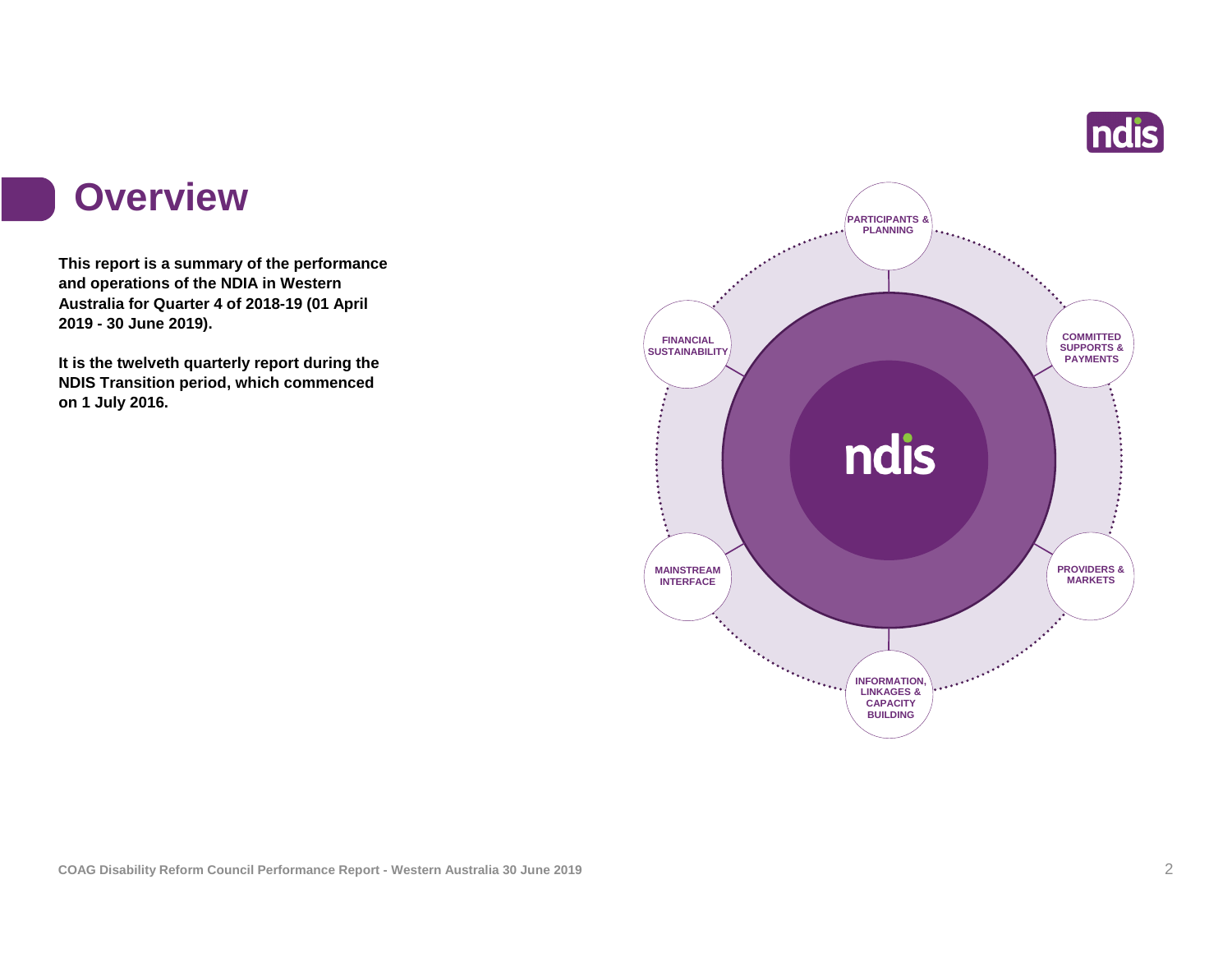

### **Summary**

| <b>Participants and</b><br><b>Planning</b>                                                                                  | <b>Committed Supports</b><br>and Payments                                                                      | <b>Providers and Markets</b>                                                         | <b>Mainstream Interface</b>                                                            |
|-----------------------------------------------------------------------------------------------------------------------------|----------------------------------------------------------------------------------------------------------------|--------------------------------------------------------------------------------------|----------------------------------------------------------------------------------------|
| An additional 2,836 participants<br>with plans this quarter (excluding<br>ECEI).                                            | \$692.5 million has been paid<br>to providers and<br>participants:                                             | There were 1,141 registered<br>providers at 30 June 2019.                            | 90% of active participants<br>with a plan approved in 2018-<br>19 Q4 access mainstream |
| Of these, 1,129 had transferred<br>from the WA NDIS to the                                                                  | • \$10.9m in 2014-15,<br>$\cdot$ \$51.1m in 2015-16,<br>$\cdot$ \$131.9m in 2016-17,                           | 44% of registered providers<br>were active at 30 June 2019.                          | services.                                                                              |
| nationally delivered NDIS this<br>quarter. A further 6,206 had<br>transferred in prior quarters.                            | $\cdot$ \$161.8m in 2017-18,<br>• \$336.8m in 2018-19.                                                         | 21% of registered providers<br>are individuals/sole traders.                         |                                                                                        |
| These transfer participants are<br>not included in the scheme to<br>date comparison against bilateral<br>estimates.         | Overall.<br>• 58% of committed supports<br>were utilised in 2014-15,<br>• 73% in 2015-16,<br>• 79% in 2016-17, | 25% of registered providers<br>are receiving 80-95% of<br>payments made by the NDIA. |                                                                                        |
| <b>Participant satisfaction has</b><br>increased in the quarter with 93%                                                    | • 75% in 2017-18.                                                                                              |                                                                                      |                                                                                        |
| of participants surveyed rating<br>their satisfaction with the<br>Agency's planning process as<br>either good or very good. | The 2018-19 experience is<br>still emerging.                                                                   |                                                                                      |                                                                                        |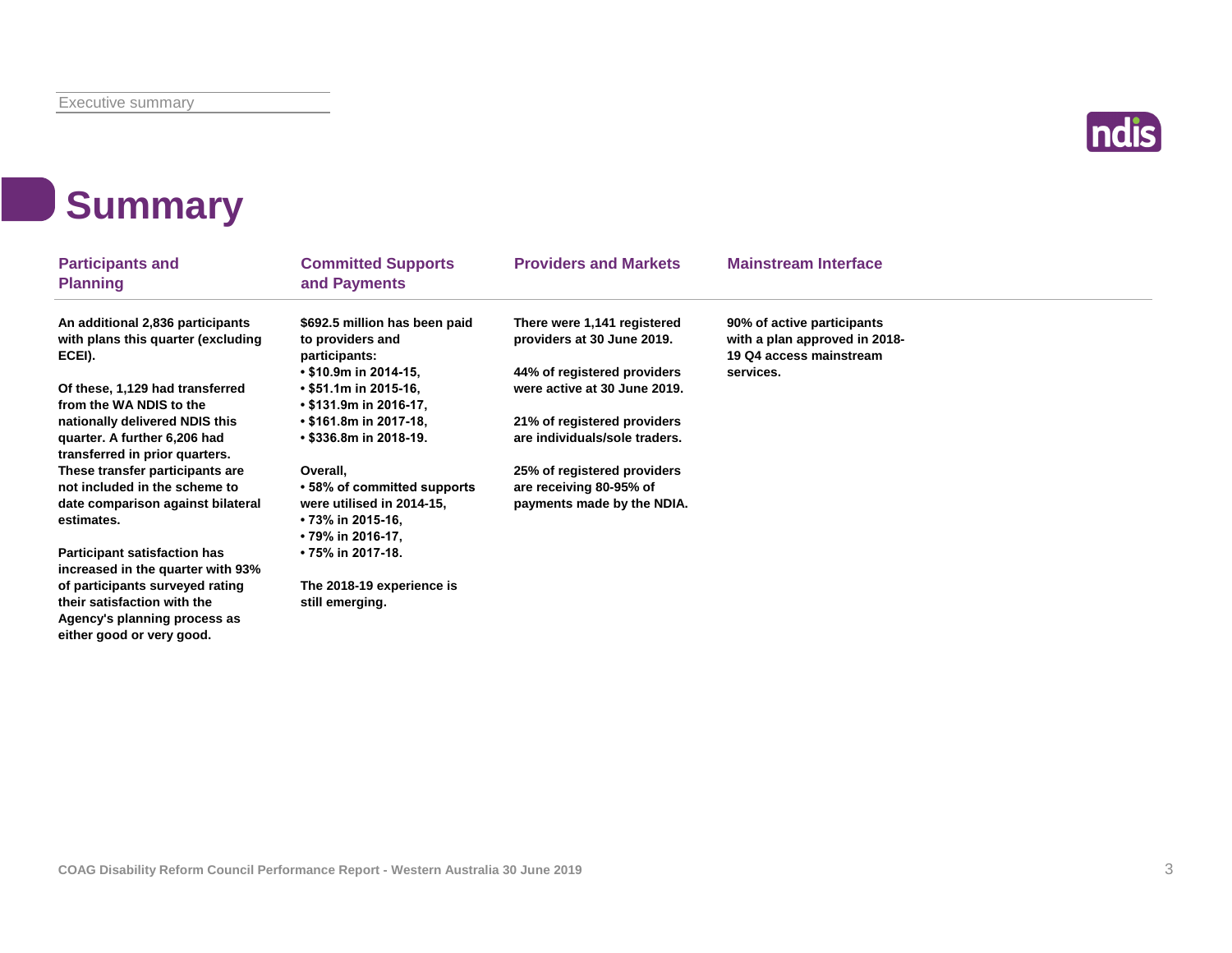## **Participants and Planning**

The NDIS in Western Australia continues to grow with 2,836 additional participants with approved plans this quarter.

In total, over 16,500 participants have now been supported by the NDIS in Western Australia, with 46% receiving support for the first time.



**Western Australia - 30 June 2019**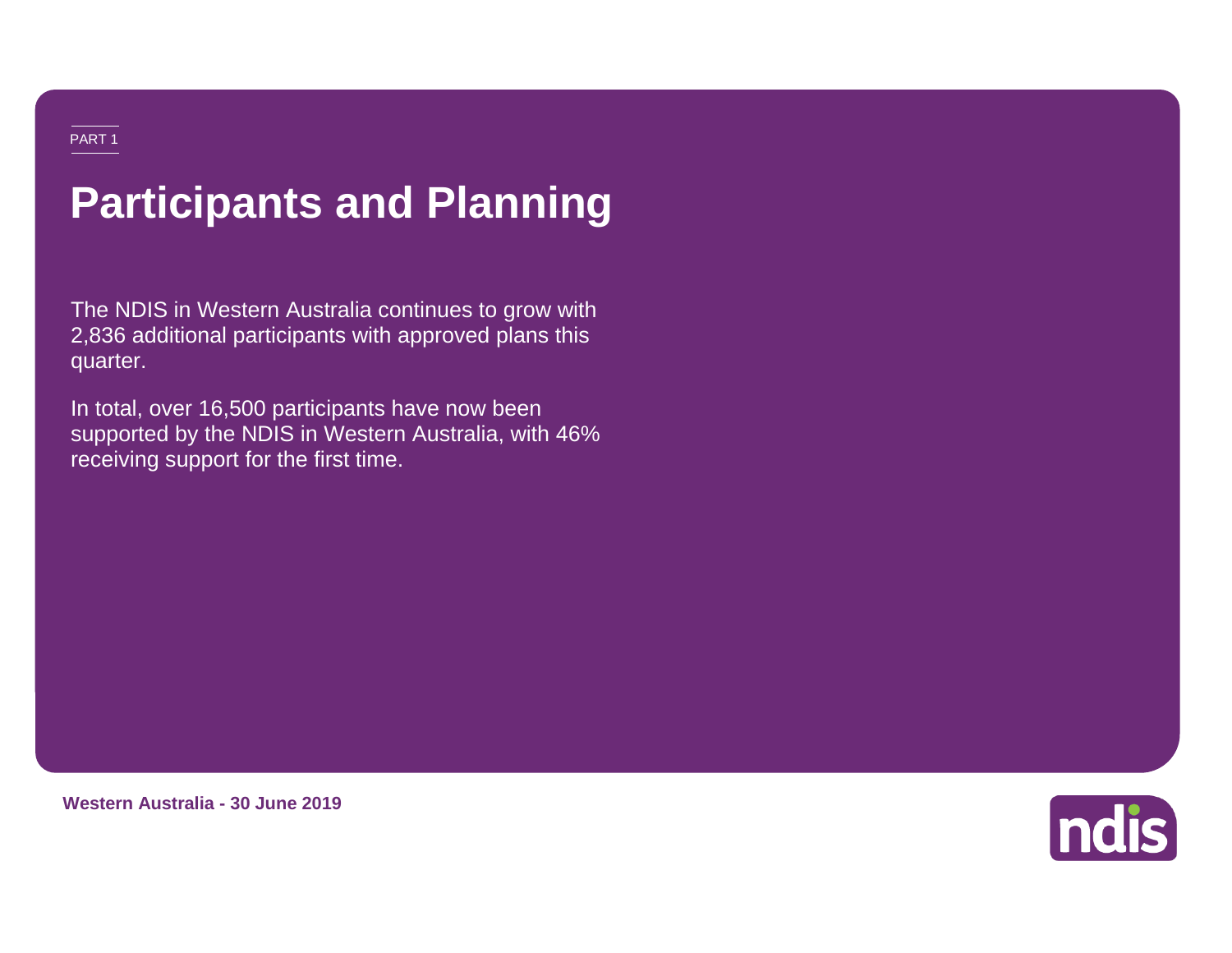#### ndis

### **Summary**

**The NDIS has been transitioning to fullscheme according to phasing schedules bilaterally agreed by State/Territory and Commonwealth governments.**

| 16,520                                                                                                                                                                       | 2,836                                                                                                                                                                          | 57                                                                                                                                                                                                    | 7,624                                                            |
|------------------------------------------------------------------------------------------------------------------------------------------------------------------------------|--------------------------------------------------------------------------------------------------------------------------------------------------------------------------------|-------------------------------------------------------------------------------------------------------------------------------------------------------------------------------------------------------|------------------------------------------------------------------|
| <b>PARTICIPANTS HAVE</b><br><b>NOW BEEN</b><br><b>SUPPORTED BY THE</b><br><b>NDIS IN WESTERN</b><br>AUSTRALIA,<br><b>INCLUDING</b><br>CHILDREN IN THE<br><b>ECEI PROGRAM</b> | <b>INITIAL PLANS</b><br>APPROVED IN 2018-<br>19 Q4, EXCLUDING<br><b>CHILDREN IN THE</b><br><b>ECEI PROGRAM</b><br>(REPRESENTING<br>21% GROWTH<br><b>SINCE LAST</b><br>QUARTER) | <b>CHILDREN ARE BEING</b><br><b>SUPPORTED IN THE</b><br><b>ECEI PROGRAM, WITH</b><br><b>53 ADDITIONAL</b><br><b>REFERRALS TO THE</b><br><b>ECEI GATEWAY</b><br>CONFIRMED IN 2018-19<br>Q <sub>4</sub> | PEOPLE HAVE NOW<br><b>RECEIVED SUPPORT</b><br>FOR THE FIRST TIME |
| 63%                                                                                                                                                                          |                                                                                                                                                                                |                                                                                                                                                                                                       |                                                                  |
| OF SCHEME TO DATE<br><b>BILATERAL ESTIMATE</b><br><b>MET EXCLUDING WA</b><br><b>TRANSFER</b><br>PARTICIPANTS (1 JULY                                                         |                                                                                                                                                                                |                                                                                                                                                                                                       |                                                                  |
| 2014 - 30 JUNE 2019)                                                                                                                                                         |                                                                                                                                                                                |                                                                                                                                                                                                       |                                                                  |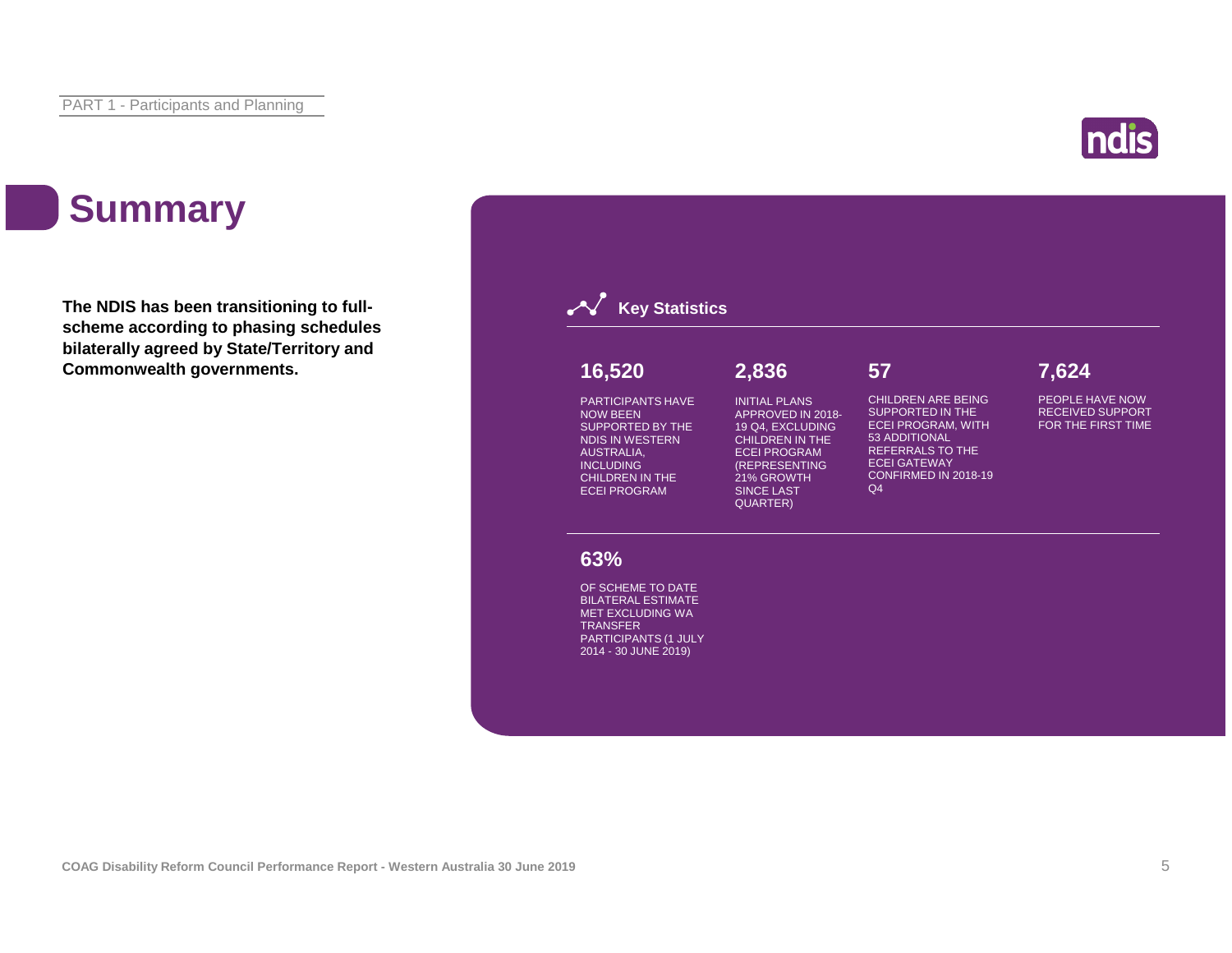

# **Quarterly Intake**

#### **2018-19 Q4**

**Of the 3,038 participants deemed 'eligible' this quarter 64% entered from an existing State/Territory program.**

**Participants transferring from the WA NDIS are classified as existing State clients, Commonwealth clients or New depending on how they originally entered the WA scheme.**

**Of the 2,836 plan approvals this quarter, 54% had transitioned from an existing State/Territory program, 93% entered with a permanent disability and 3 was previously confirmed as ECEI as at 2018- 19 Q3.**

**The number of participants in WA by referral pathway have been revised to reflect a re-classification advised by WA. The re-classification is under further discussion and subject to change.**

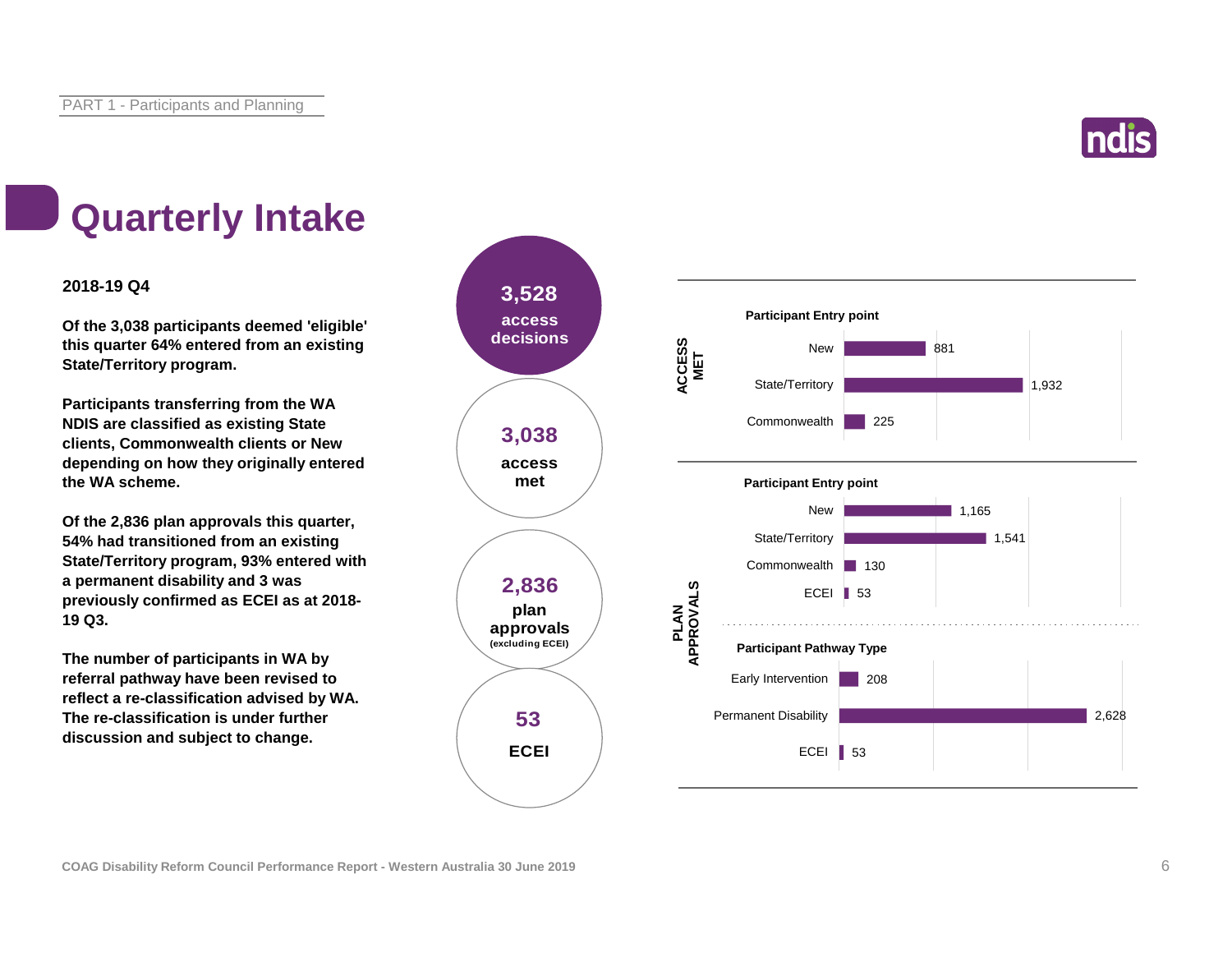

#### **Quarterly Intake Detail**

**13,627 at the end of 2018-19 Q3 to 16,463 by the end of 2018-19 Q4, an increase of 2,836 approvals.**

**At the end of the quarter, 57 children are being supported in the ECEI gateway. Of these, 4 were previously confirmed as ECEI at 31 March 2019 and an additional 53 children entered the gateway this quarter.**

**Overall, 194 participants with approved plans have exited the Scheme, resulting in 16,326 active participants (including ECEI) as at 30 June 2019.** 

> There were 2,089 plan reviews this quarter. This figure relates to all participants who have entered the scheme.

#### **Plan approval numbers have increased from Change in plan approvals between 31 March 2019 and 30 June 2019**



**COAG Disability Reform Council Performance Report - Western Australia 30 June 2019** 7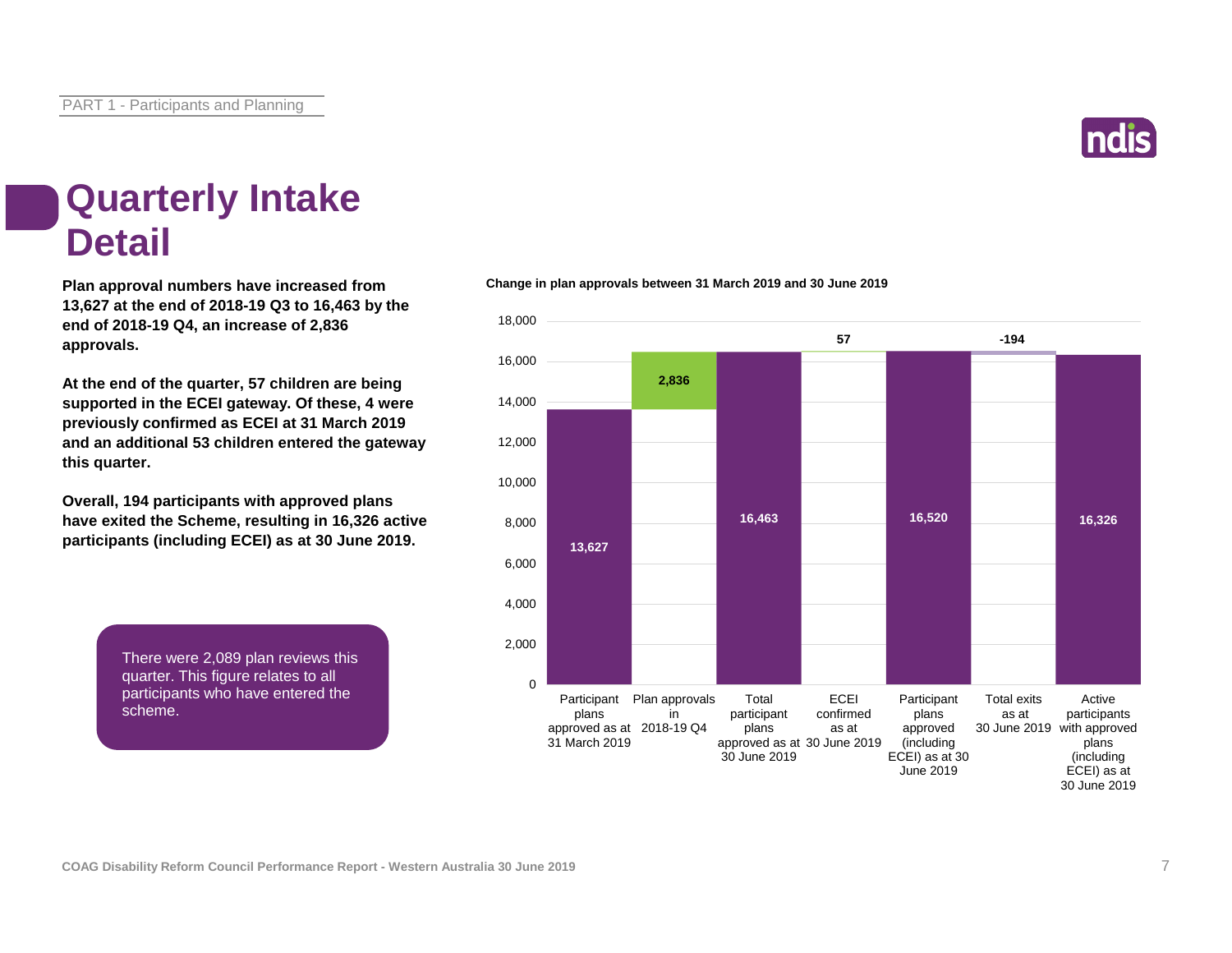

#### **Cumulative Position**

**At the end of 2018-19 Q4, the cumulative total number of participants that have received support was 16,520 (including 57 children supported through the ECEI gateway). Of these, 8,371 transitioned from an existing State/Territory program, 468 transitioned from an existing Commonwealth program and 7,624 participants are now receiving support for the first time.**

**Overall, since 1 July 2013, there have been 23,721 people with access decisions.**

#### **Cumulative plan approvals compared with bilateral estimate**



#### **63%**

of scheme to date bilateral estimate met excluding WA transfer participants (1 July 2014 - 30 June 2019)

#### **16,463**

plan approvals to date; 16,520 including ECEI confirmed

#### **Plan approvals by participant referral pathway**



Note: The number of participants in WA by referral pathway have been revised to reflect a re-classification advised by WA. The re-classification is under further discussion and subject to change.

Cumulative position reporting is inclusive of trial participants for the reported period and represents participants who have or have had an approved plan.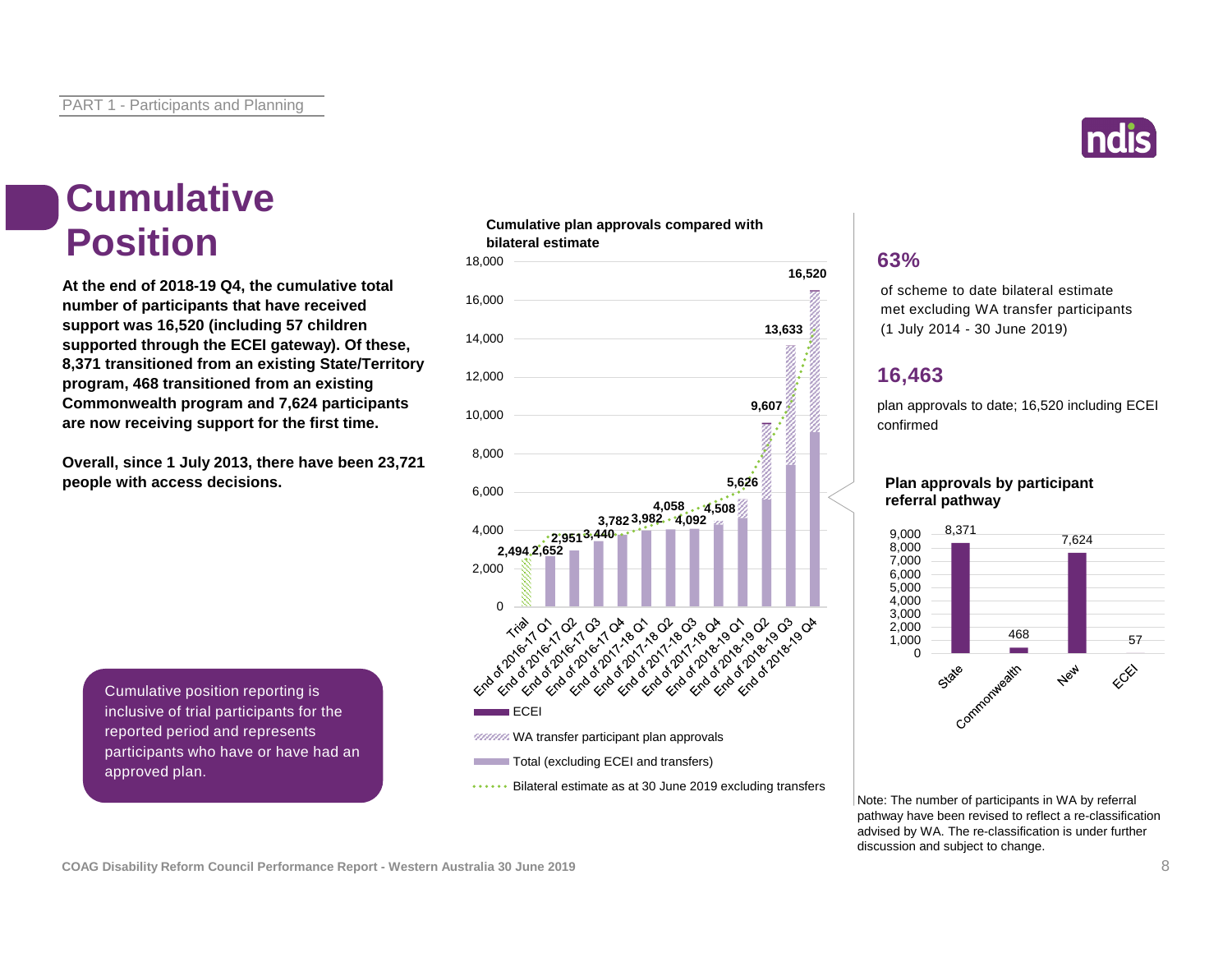

### **Participant Profiles by Age Group**

**These bar charts show the demographic profile of active participants with a plan approved in 2018-19 Q4, compared with plan approvals as at 31 March 2019, by age group.**

**27% of participants entering in 2018-19 Q4 are aged 7 to 14 years, compared to 28% in prior quarters.**

#### **Active participants with a plan approved in 2018-19 Q4 by age group**



**% of active participants with a plan approved by age group**



■ % of active participants approved in prior quarters ■% of active participants approved in 2018-19 Q4

Note: The age eligibility requirements for the NDIS are based on the age as at the access request date. Participants with their initial plan approved aged 65+ have turned 65 since their access request was received.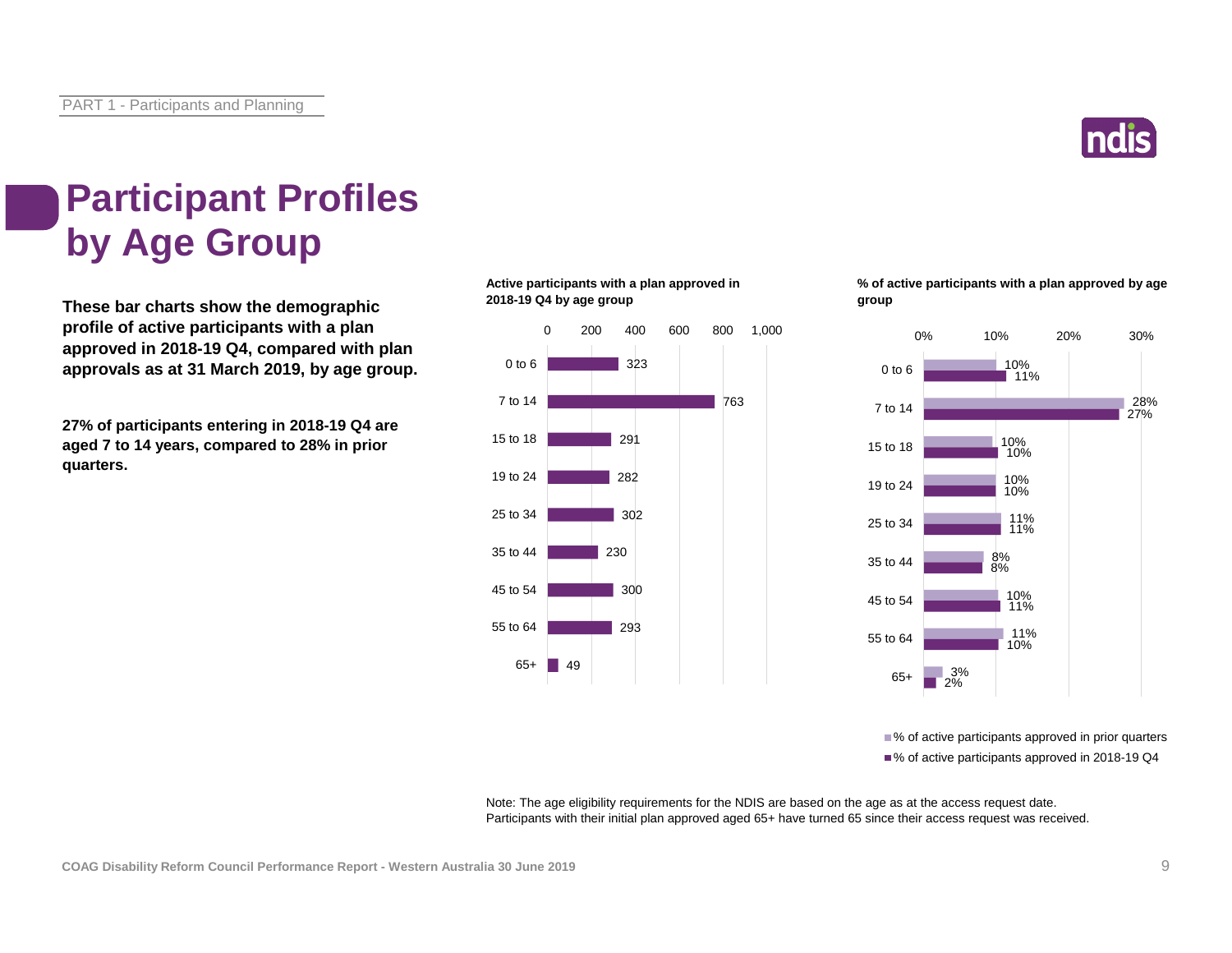

#### **Participant Profiles by Disability Group**

**These bar charts show the demographic profile of active participants with a plan approved in this quarter, compared with plan approvals as at 31 March 2019, by disability group.**

**Of the participants entering this quarter, 33% have a primary disability group of Autism and 27% have a primary disability group of Intellectual Disability.**

#### **Active participants with a plan approved in 2018-19 Q4 by disability group**



#### **% of active participants with a plan approved by disability group**



■% of active participants approved in prior quarters ■% of active participants approved in 2018-19 Q4

Note 1: Of the 751 active participants identified as having an intellectual disability, 80 (11%) have Down syndrome. Note 2: Since 2017-18 Q1 Developmental Delay and Global Developmental Delay have been reported separately to the Intellectual Disability group.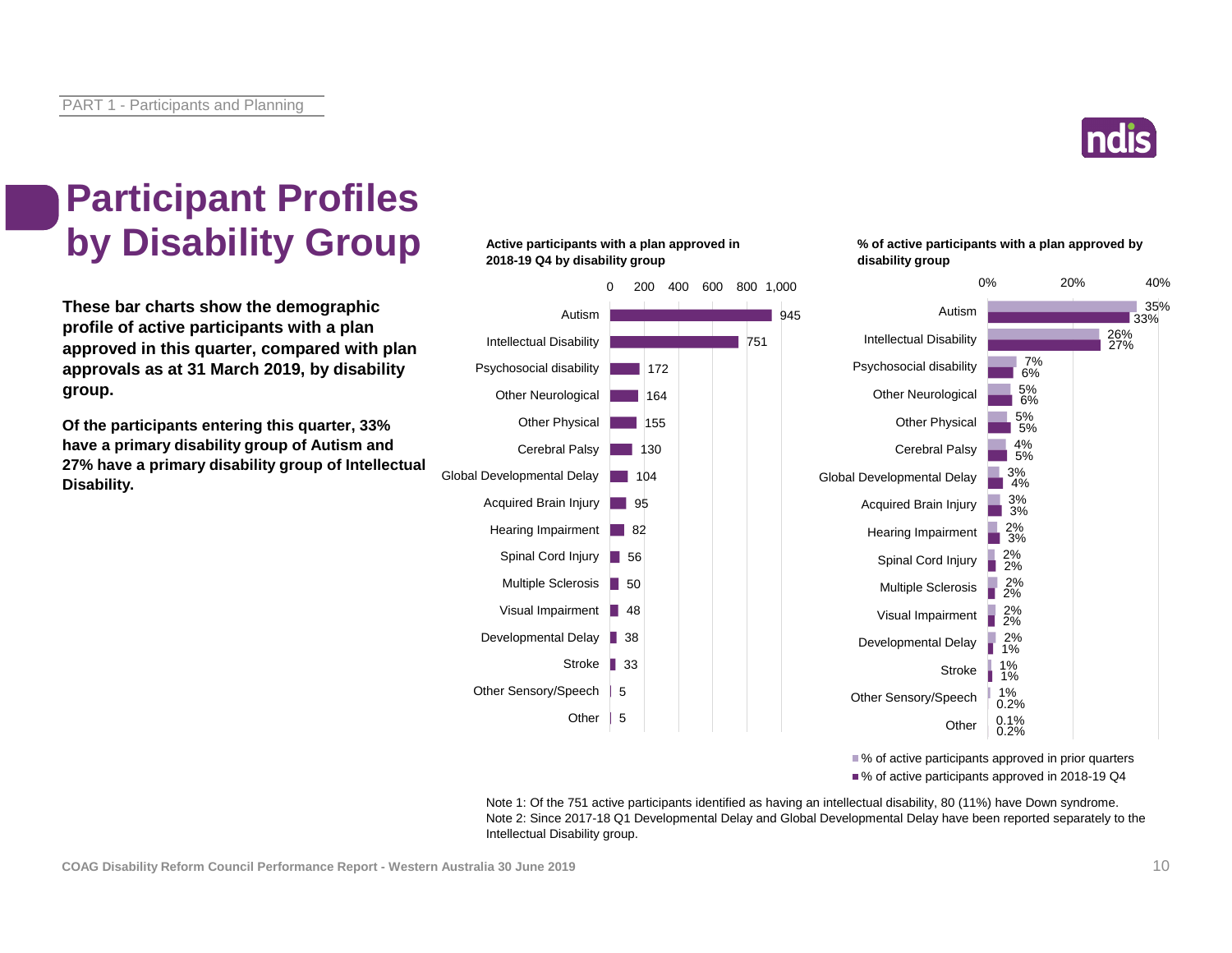

#### **Participant Profiles by Level of Function**

**These bar charts show the demographic profile of active participants with a plan approved in 2018-19 Q4, compared with plan approvals as at 31 March 2019, by level of function.**

**For participants with a plan approval in the current quarter:** 

**• 24% of active participants had a relatively high level of function**

**• 43% of active participants had a relatively moderate level of function** 

**• 34% had a relatively low level of function**

**These relativities are within the NDIS participant population, and not comparable to the general population.**

**% of active participants with a plan approved by level of function**



■% of active participants with a plan approved in 2018-19 Q4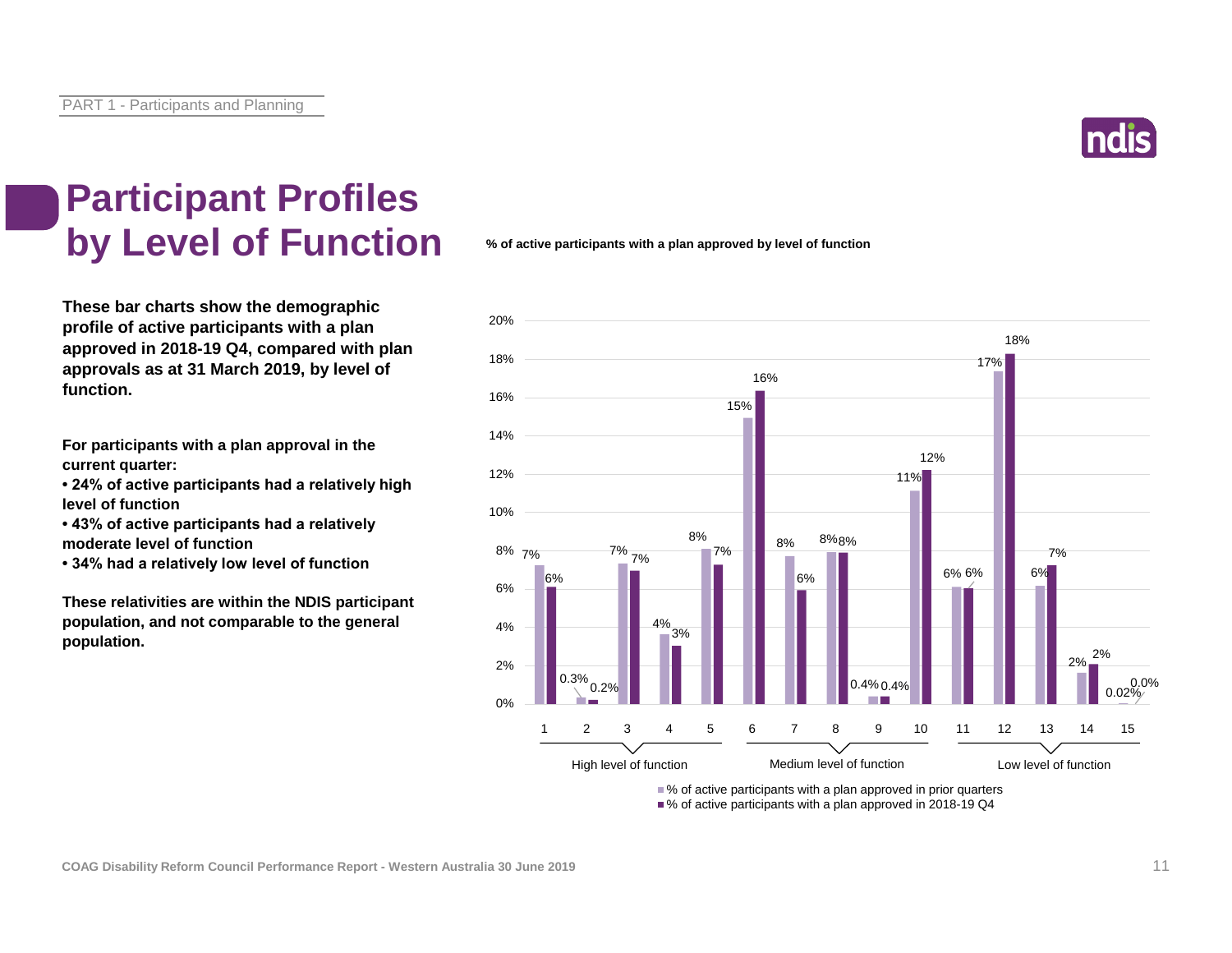### **Participant Profiles by Gender**

**These charts show the demographic profile of active participants with a plan approved in 2018- 19 Q4, compared with plan approvals as at 31 March 2019, by gender.**

**The majority of participants are males.**

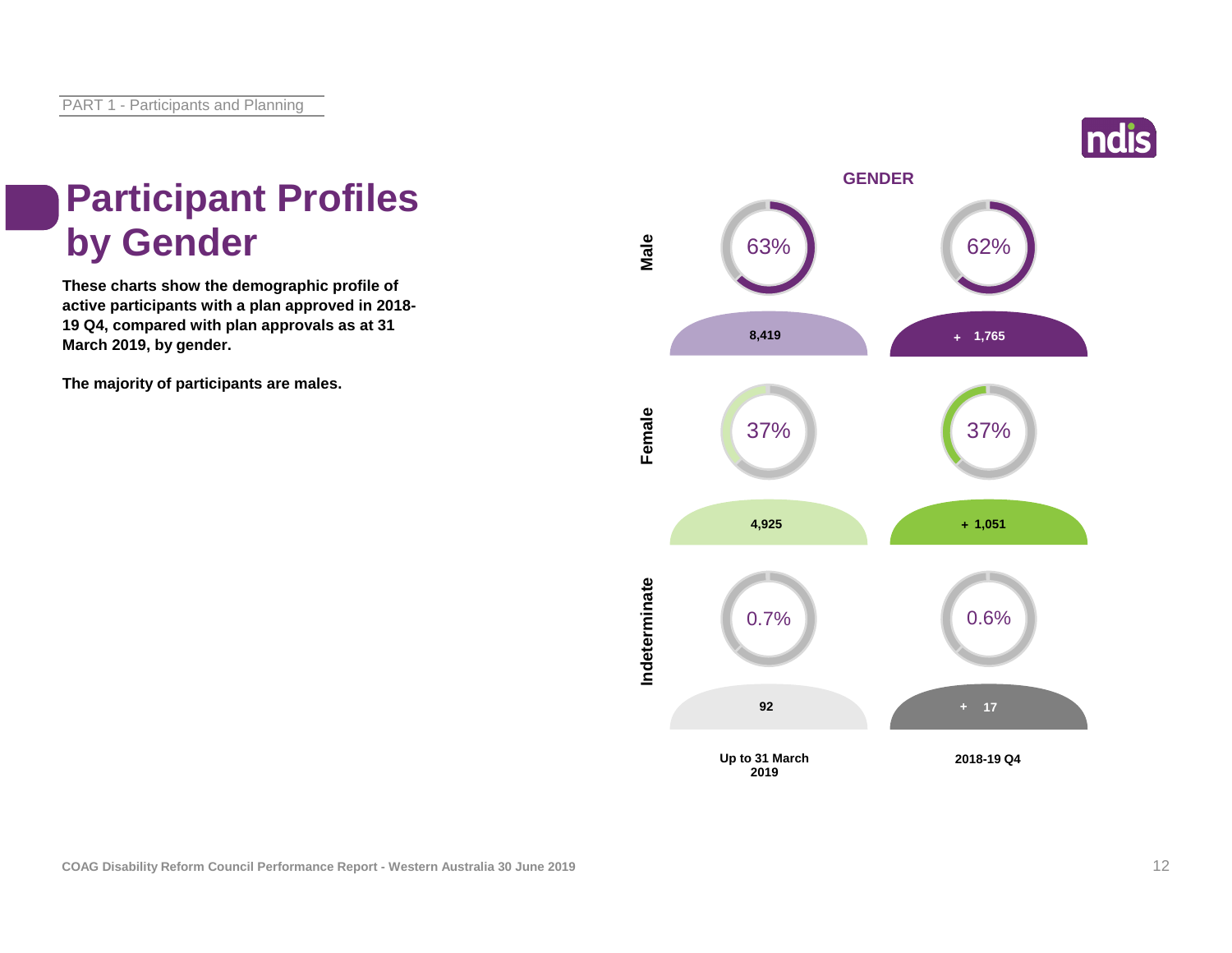#### **Participant Profiles**

**These bar charts show other demographic profiles of active participants with a plan approved in 2018-19 Q4, compared with plan approvals as at 31 March 2019.**

**Of the participants with a plan approved in 2018-19 Q4:**

**• 13.9% were Aboriginal or Torres Strait Islander, compared with 4.8% in previous periods combined. The higher proportion this quarter was driven by new participants in the Kimberley-Pilbara region.**

**• 1.8% were young people in residential aged care, compared with 0.3% in previous periods combined.**

**• 8.3% were culturally and linguistically diverse, compared with 5.3% in previous periods combined.**

| <b>Aboriginal &amp; Torres Strait Islander</b>         | 2018-19 Q4 |               | % of active<br>participants     |                |  |
|--------------------------------------------------------|------------|---------------|---------------------------------|----------------|--|
| <b>Aboriginal and Torres Strait Islander</b>           | 395        | 4.8%<br>13.9% |                                 | 93.3%          |  |
| Not Aboriginal and Torres Strait Islander              | 2,334      |               |                                 |                |  |
| <b>Not Stated</b>                                      | 104        | 1.9%<br>3.7%  |                                 | 82.4%          |  |
|                                                        |            |               | ■ Prior Quarters<br>■2018-19 Q4 |                |  |
| Young people in residential aged care<br><b>status</b> | 2018-19 Q4 |               | % of active<br>participants     |                |  |
| Young people in residential aged care                  | 51         | 0.3%<br>1.8%  |                                 |                |  |
| Not young people in residential aged care              | 2,782      |               |                                 | 99.7%<br>98.2% |  |
|                                                        |            |               | Prior Quarters<br>■2018-19 Q4   |                |  |
| <b>Culturally and linguistically diverse</b>           | 2018-19 Q4 |               | % of active<br>participants     |                |  |
| <b>Culturally and linguistically diverse</b>           | 236        | 5.3%<br>8.3%  |                                 |                |  |
| Not culturally and linguistically diverse              | 1,794      |               |                                 | 57.0%<br>63.3% |  |
| <b>Not stated</b>                                      | 803        |               | 37.7%<br>28.3%                  |                |  |
|                                                        |            |               |                                 |                |  |

Note: The higher than expected number of participants with a culturally and linguistically diverse status of 'Not stated' is due to data integrity issues. This is currently being investigated.

**COAG Disability Reform Council Performance Report - Western Australia 30 June 2019** 13



■ Prior Quarters ■2018-19 Q4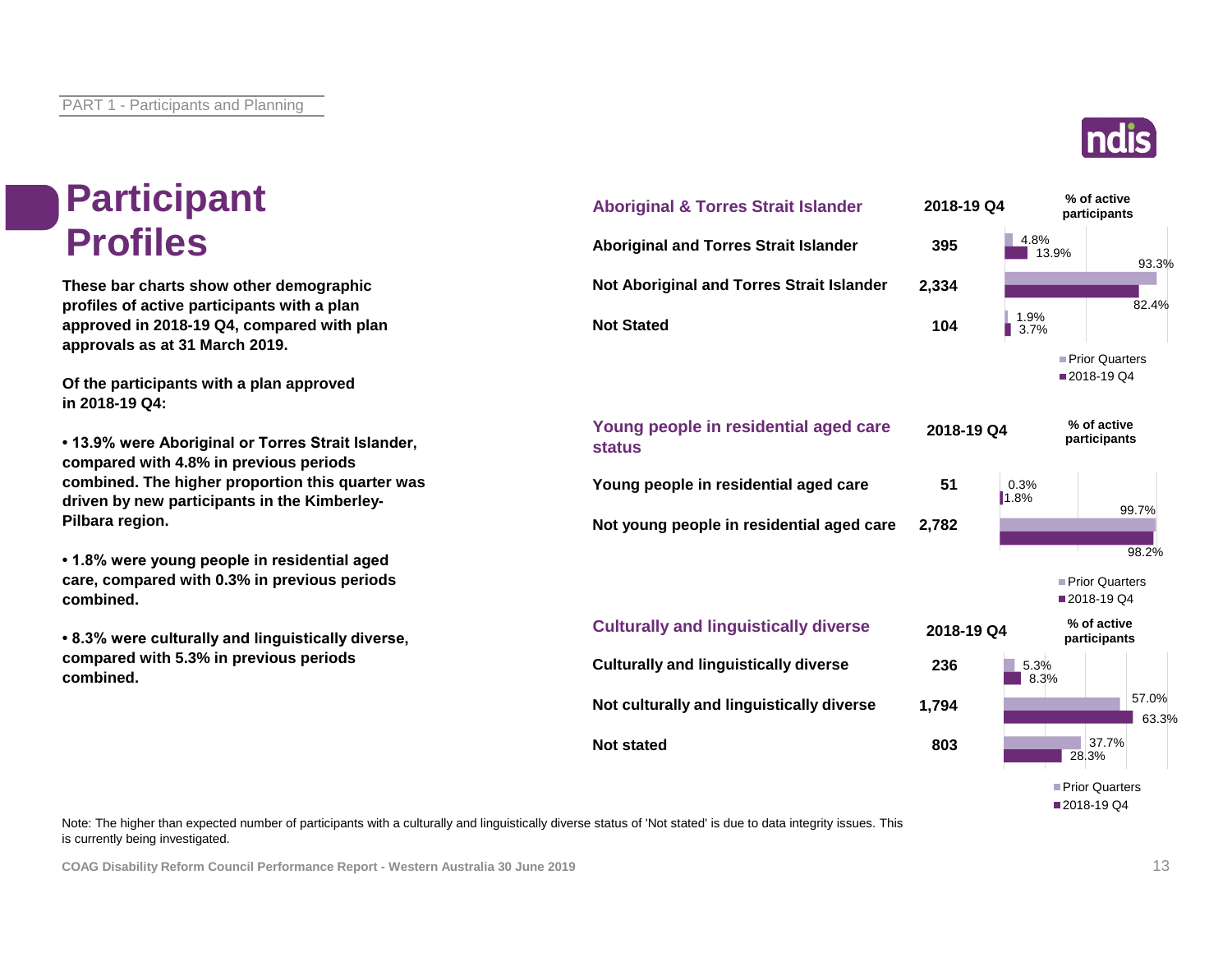

#### **Plan Management Support Coordination**

**The proportion of participants electing to fully or partly self-manage their plan was higher in 2018-19 Q4 at 34%, compared with 32% in previous quarters combined.**

**45% of participants who have had a plan approved in 2018-19 Q4 have support coordination in their plan, compared to 38% in previous quarters combined.**

**Support Coordination**



**Prior quarters (transition only)**

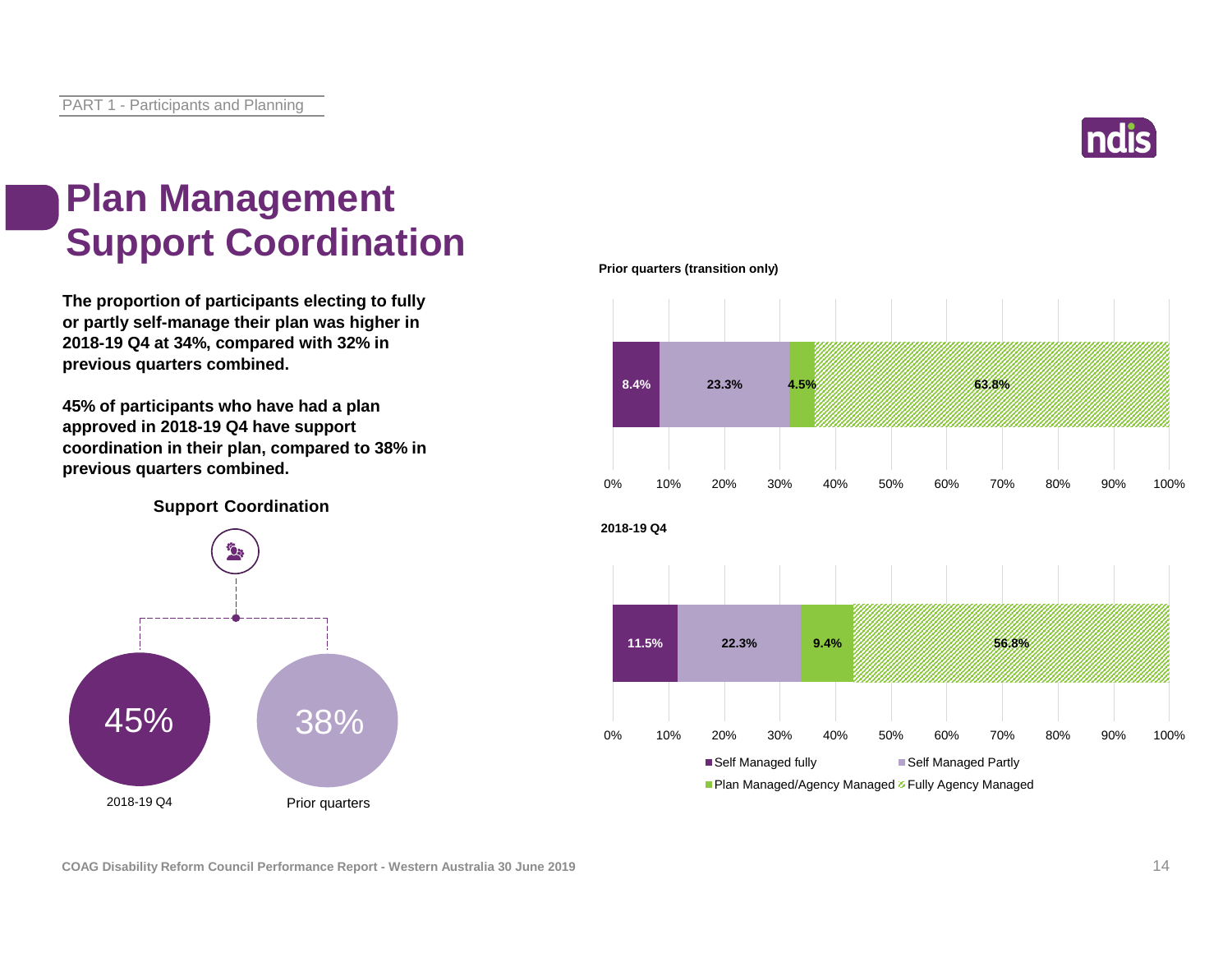

### **Plan Activation**

**Plan activation refers to the amount of time between a participant's initial plan being approved, and the date the participant first receives support. In-kind supports are included.**

**The percentage of participants who activated plans within 90 days of initial plan approval was:** 

**• 89% of participants entering in 2018-19 Q2**

**• 86% of participants entering in previous quarters combined**

**Duration to Plan activation for participants with initial plan approval**







Note: Participants with initial plans approved after the end of 2018-19 Q2 have been excluded from the charts. They are relatively new and it is too early to examine their durations to activation.

Plan activation figures are approximations based on payment data. As there is a lag between when the support is provided to a participant, and the payment being made, these statistics are a conservative estimate; it is likely plan activation is faster than presented.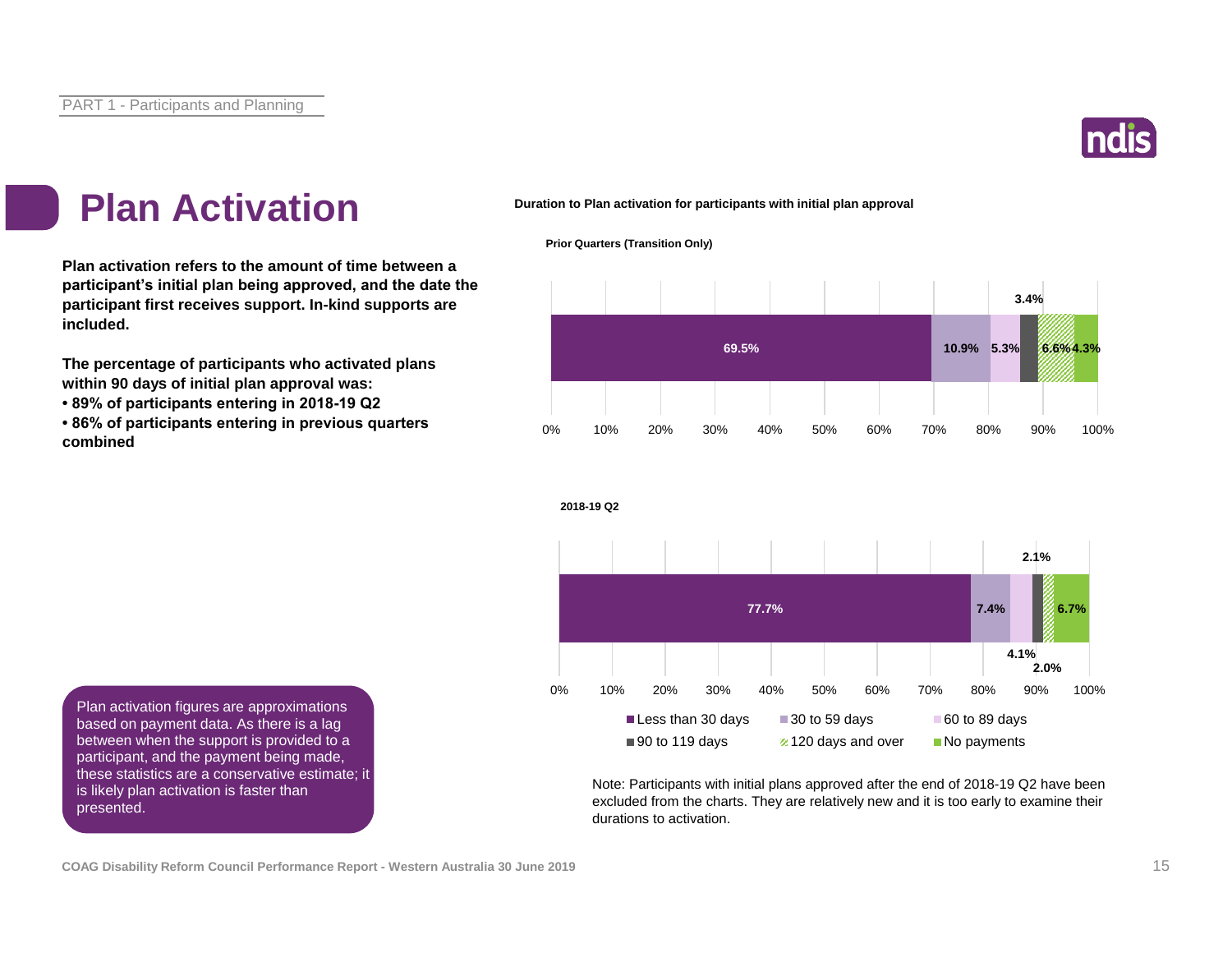

#### **Participant Outcomes**

**This information on participant outcomes has been collected from 99.6% of participants who received their initial plan since 1 July 2016 (when they entered the scheme).**

**• 67% of participants from school age to 14 are able to make friends outside of family/carers, compared to 53% of participants aged 0 to before school**

**• 45% of participants aged 0 to before school are engaged in age appropriate community, cultural or religious activities, compared to 39% - 42% for other age groups**

**• 66% of participants from school age to 14 attend school in a mainstream class, compared to 39% of participants aged 15 to 24**

**• 25% of participants aged 25 and over have a paid job, compared to 24% of participants aged 15 to 24**

**• 69% of participants aged 25 and over choose what they do every day, compared to 48% of participants aged 15 to 24**

#### **Selected key baseline indicators for participants**

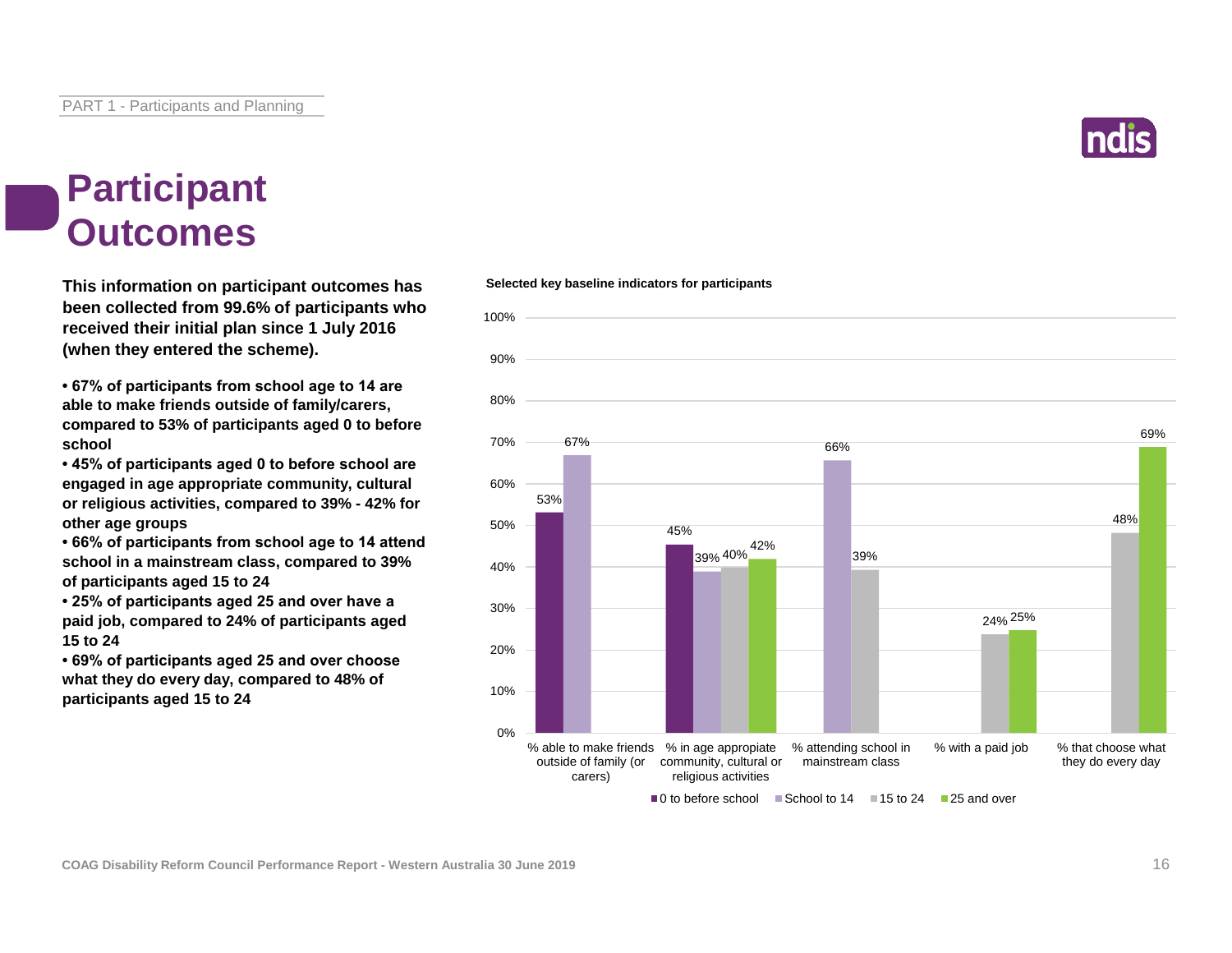#### **Family/Carers Outcomes**

**The percentage of participants' families/carers when they entered the Scheme (baseline indicators):**

**• working in a paid job was highest for participants aged 15 to 24 (52%)**

**• able to advocate for their child/family member was highest for participants aged 0 to 14 (77%)**

**• who have friends and family they can see as often as they like was highest for participants aged 25 and over (54%)**

**• who feel in control selecting services was highest for participants aged 25 and over (64%)**

**• who support/plan for their family member through life stage transitions was highest for participants aged 0 to 14 (90%)**





 $\blacksquare$ 0 to 14  $\blacksquare$  15 to 24  $\blacksquare$  25 and over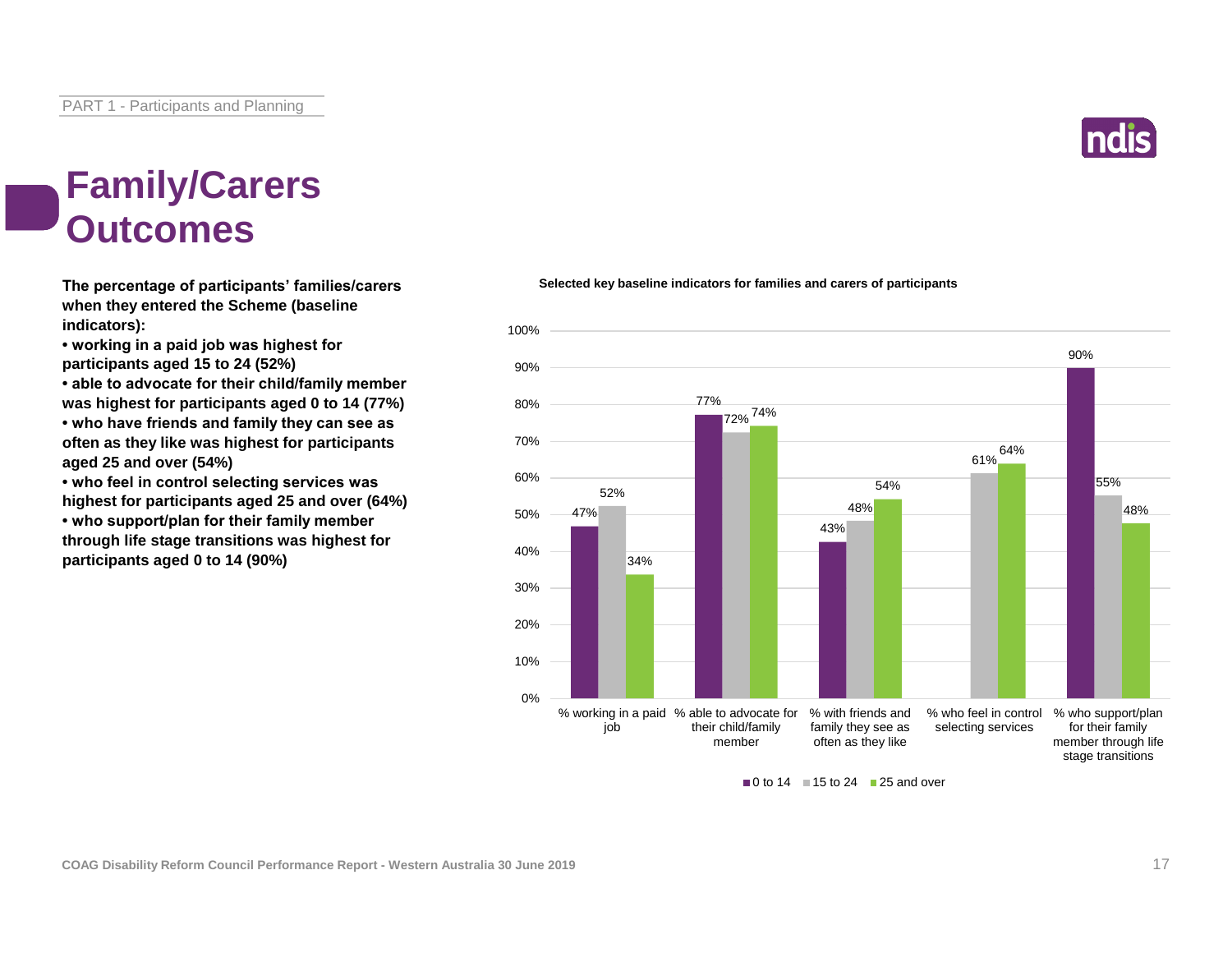

#### **Has the NDIS helped? Participants**

**This data reflects participants' perceptions on whether engagement with the NDIS has helped them.**

**The NDIA asked the question 'Has the NDIS helped?' to individuals who entered the Scheme between 1 July 2016 and 30 June 2017, after their first year participating in the Scheme and again at the end of their second year of the Scheme.**

**For participants aged school age and over, perceptions in general improved from year one to year two of participation in the NDIS. The exception is participants aged 25 years and over in the domain of 'Work' and participants aged 15 to 24 in the domain of 'Relationships'. For participants aged 0 to starting school, perceptions of whether the NDIS helped deteriorated from year one to year two.**









15 to 24



■ Year 1 ■ Year 2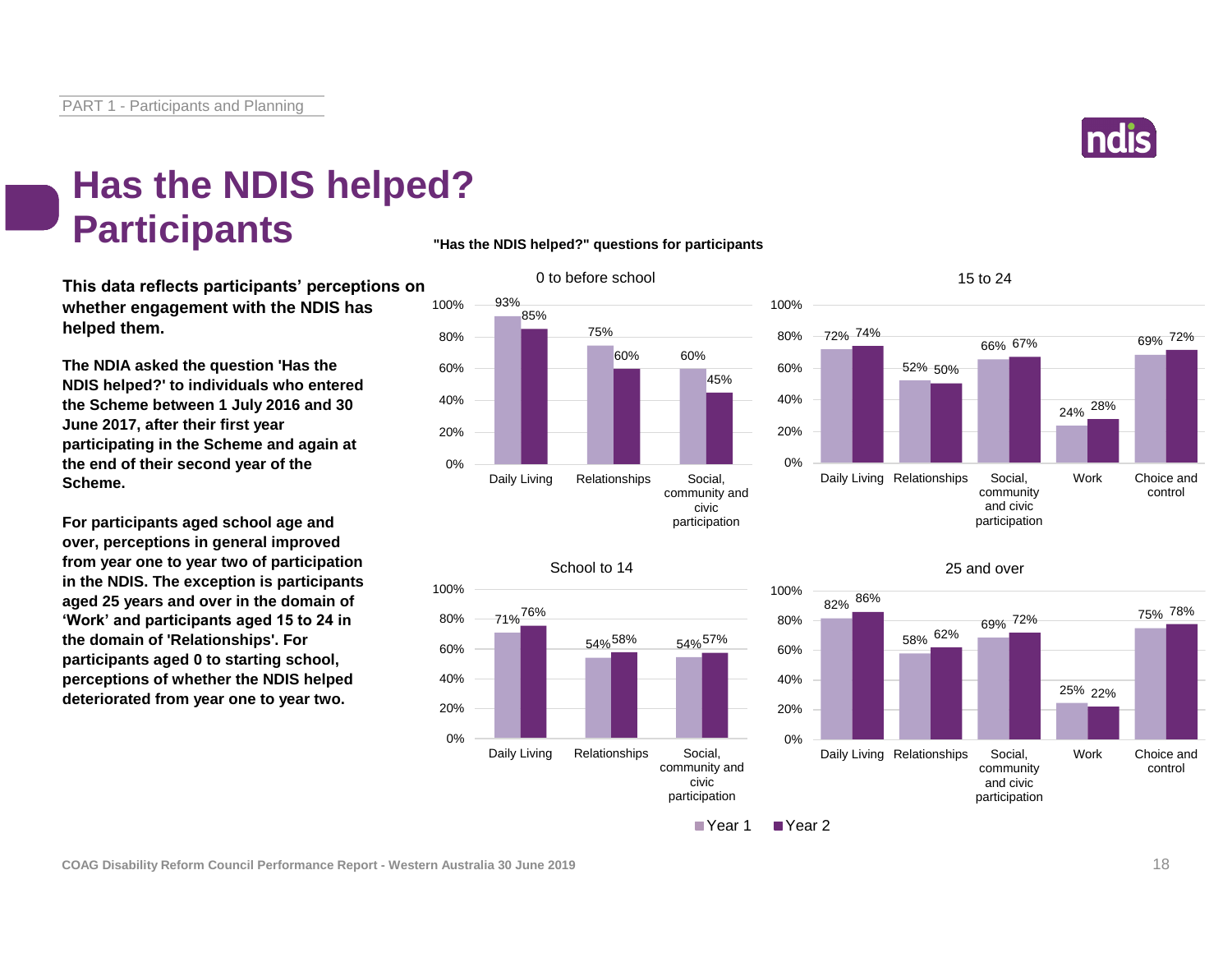

### **Has the NDIS helped? Family/Carers**

**This data reflects families and carers' perceptions on whether engagement with the NDIS has helped them.**

**The NDIA asked the question 'Has the NDIS helped?' to families and carers of individuals who entered the Scheme between 1 July 2016 and 30 June 2017, after their first year participating in the Scheme and again at the end of their second year of the Scheme.**

**Family and carers' perceptions of whether the NDIS has helped generally improved from year 1 to year 2, with the exception of families/carers of participants aged 15 or over regarding access to services, programs and activities.**



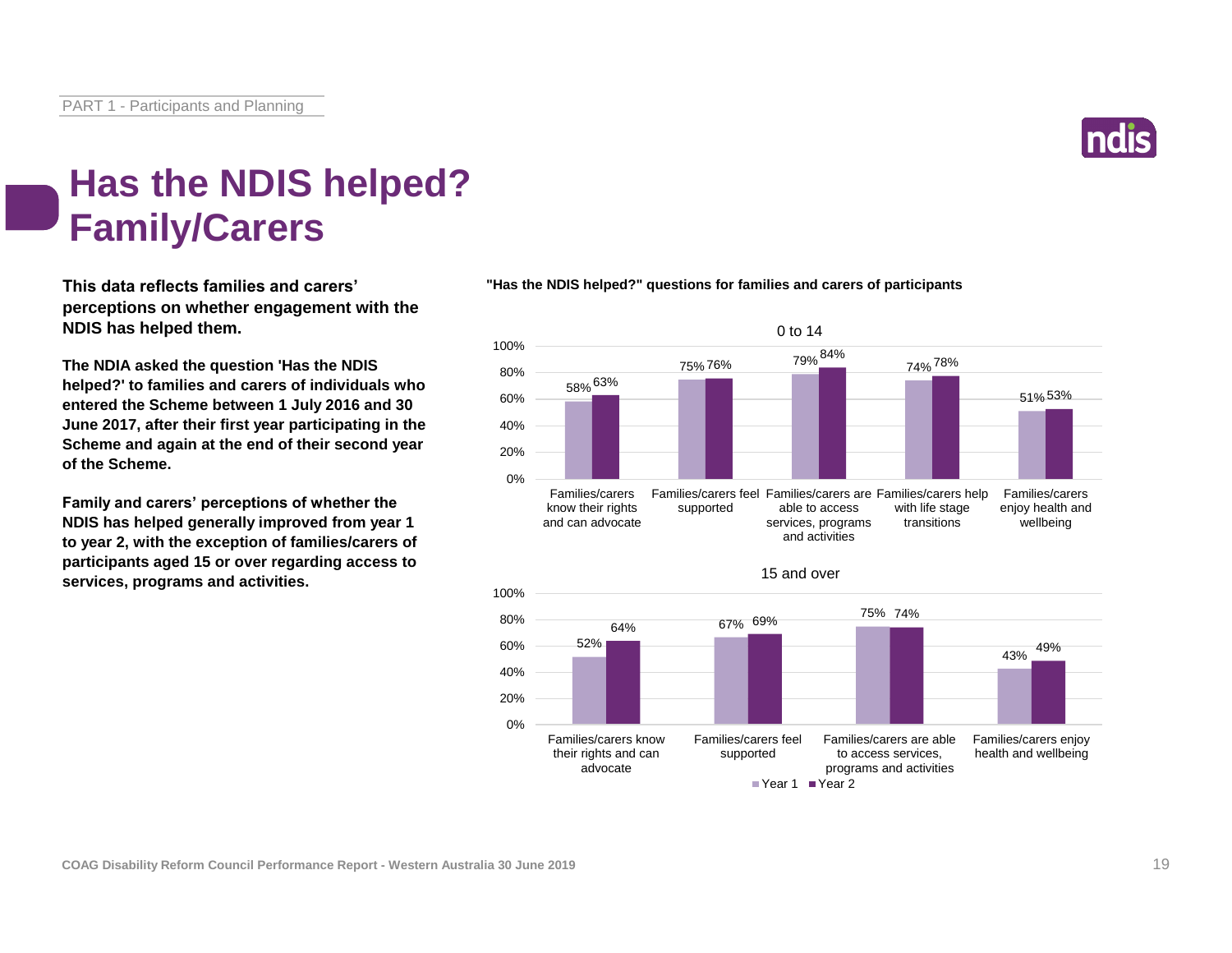

### **Participants in Work**

**The NDIA is acutely aware of the benefits that employment brings to participants and tracks employment outcomes to see whether the NDIS has helped participants to find paid work.**

**Baseline measures on employment are collected as a participant enters the Scheme, after their first year and again at the end of their second year of the Scheme. This data relates to participants who entered the Scheme between 1 July 2016 and 30 June 2017.**

**The percentage of participants in paid work increased this quarter from 15% to 21% for those aged 15 to 24 and increased from 29% baseline to 30% for those aged 25 and over. Overall, the percentage of participants in employment increased from 27% to 28%.**

**NDIS participants in paid employment, by age group.**

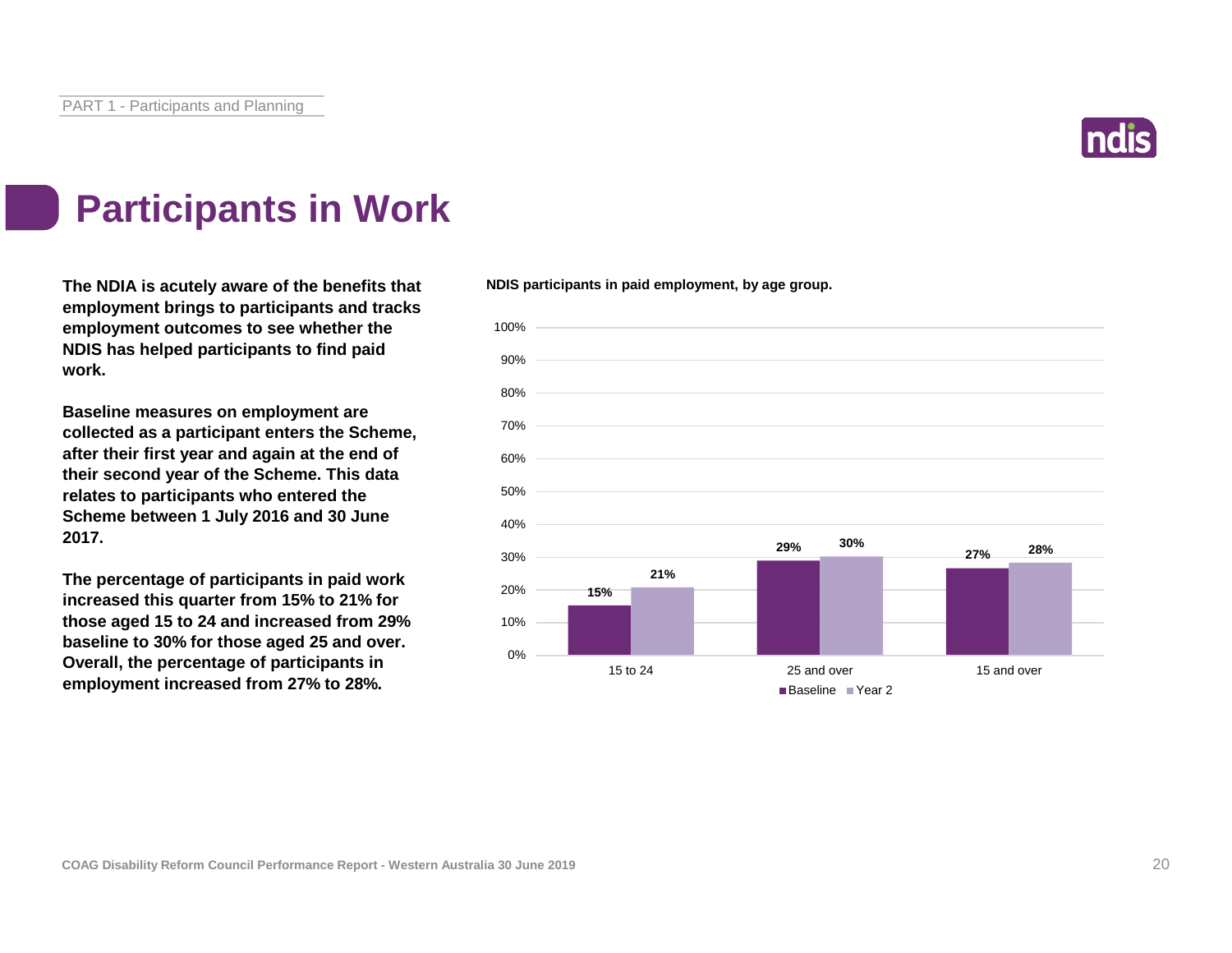

#### **Participants involved in community and social activities**

**The number of participants engaging in community and social activities is one of the key measures for ensuring quality experiences and outcomes for participants.**

**For participants who entered the Scheme between 1 July 2016 and 30 June 2017, levels of engagement in community and social activity are being tracked to see whether the NDIS has helped them to increase their participation.**

**The percentage of participants engaged in social activities in their community increased from 34% to 49% for those aged 15 to 24 and increased from 39% to 45% for those aged 25 and over. Overall, the percentage increased from 39% to 46%.**

**NDIS Participants participating in social activities in their community, by age group.**

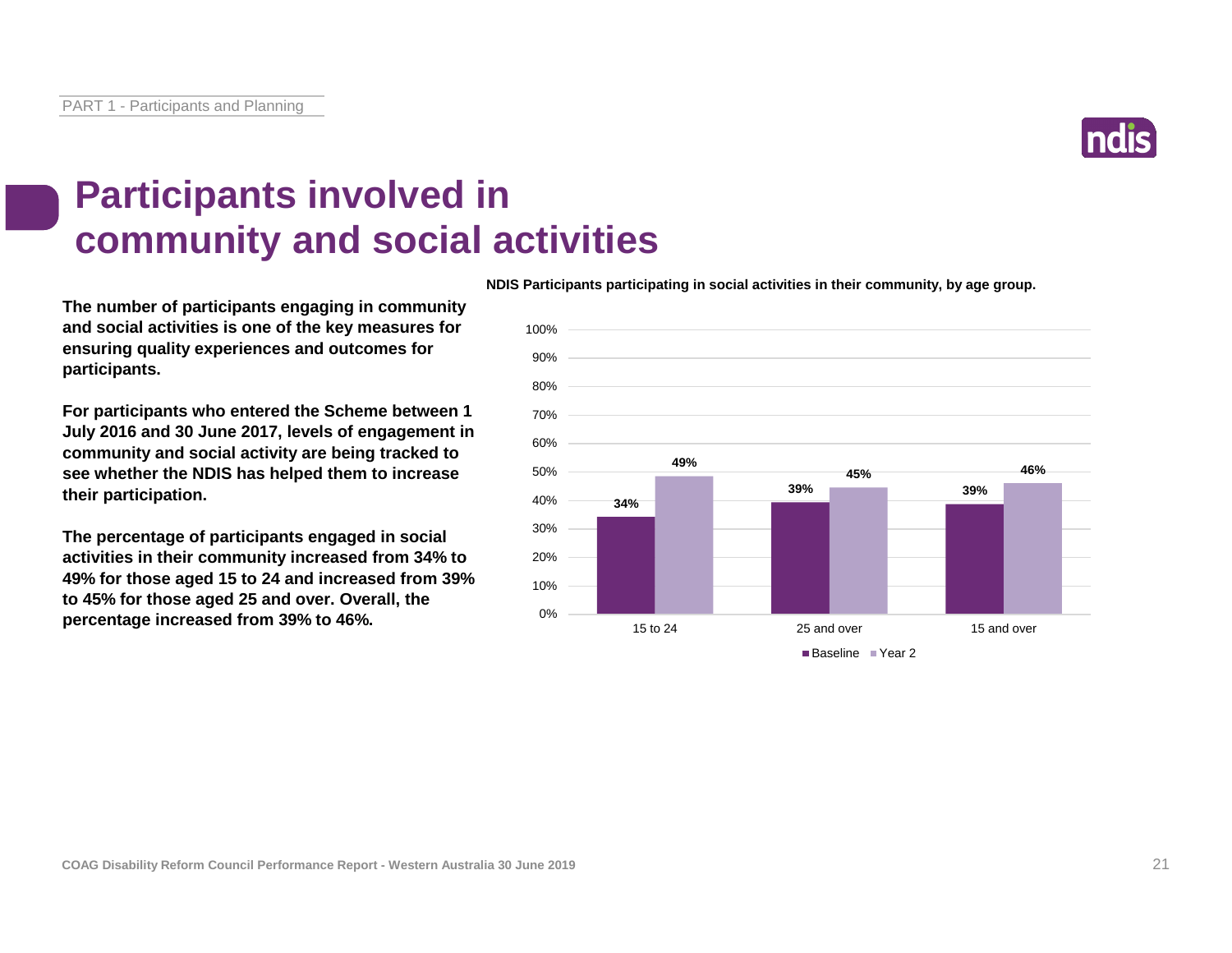

### **Participant Satisfaction - Existing Survey Method**

**93% of participants rated their satisfaction with the Agency's planning process as either good or very good in the current quarter.** 

**A new participant satisfaction survey has been developed. Going forward it will better record the experience of NDIS participants, and their families and carers, at different stages of the participant pathway.**

**Proportion of participants describing satisfaction with the Agency's planning process as good or very good - by quarter**



Participant satisfaction increased in this quarter of transition to 93%.

Note: Participant satisfaction results are not shown if there is insufficient data in the group.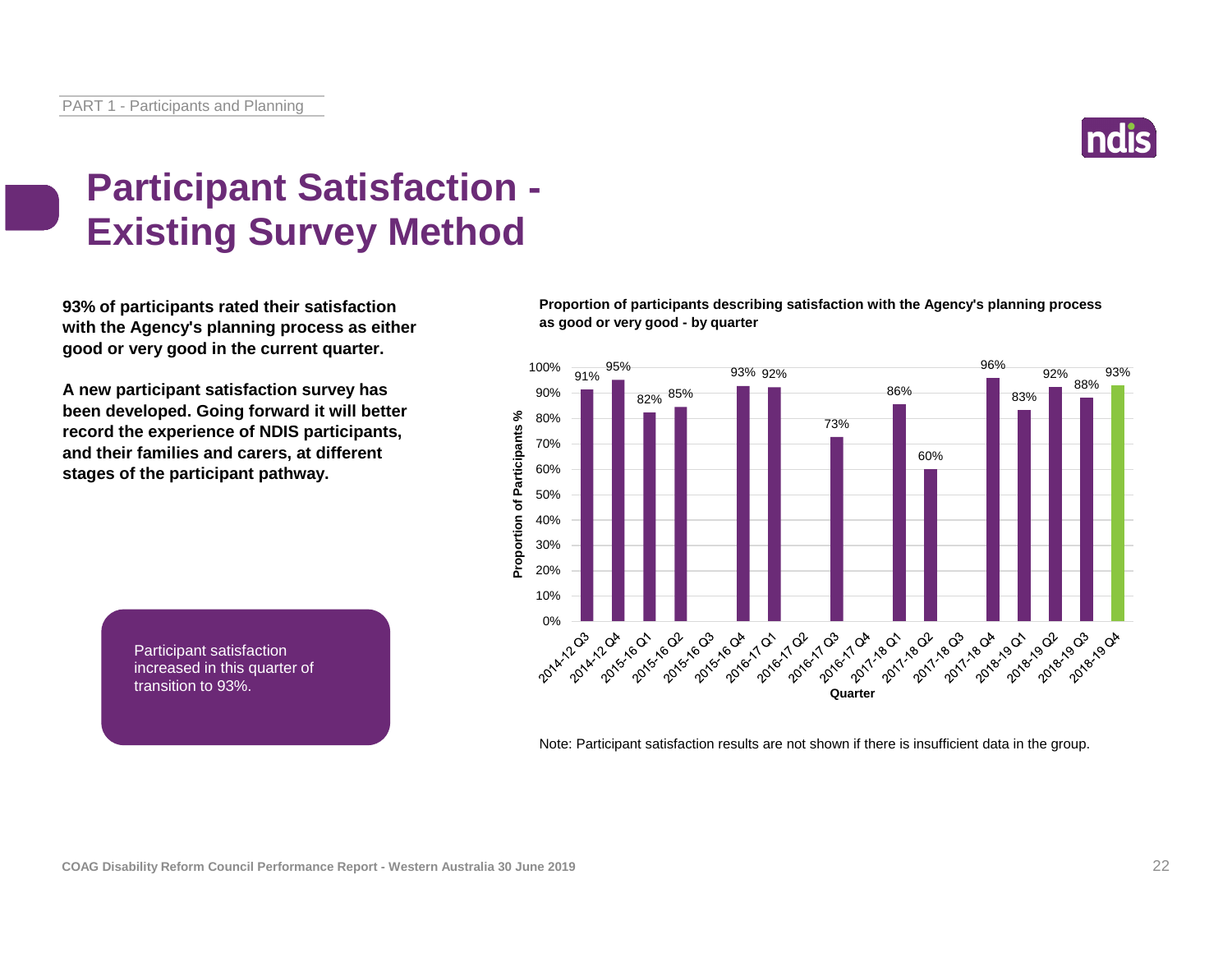

0% 20% 40% 60% 80% 100%

#### **Participant Satisfaction - New Survey Method**

**A new participant satisfaction survey has been developed to better record the experience of NDIS participants and their families and carers at different stages of the participant pathway.**

**It began roll-out on 1 September 2018 and will become the primary tool for analysing participant experience. The new survey is designed to gather data at the four primary stages of the participant pathway:**

- **Access**
- **Pre-planning**
- **Planning**
- **Plan Review**

Generally, there is still work required to improve participant understanding of the NDIS process and what happens next for individuals at each stage of the process. Overall, participant satisfaction has deteriorated this quarter except for the Access stage, which has remained relatively stable.





**COAG Disability Reform Council Performance Report - Western Australia 30 June 2019** 23

 $\blacksquare$  As at 31 March 2019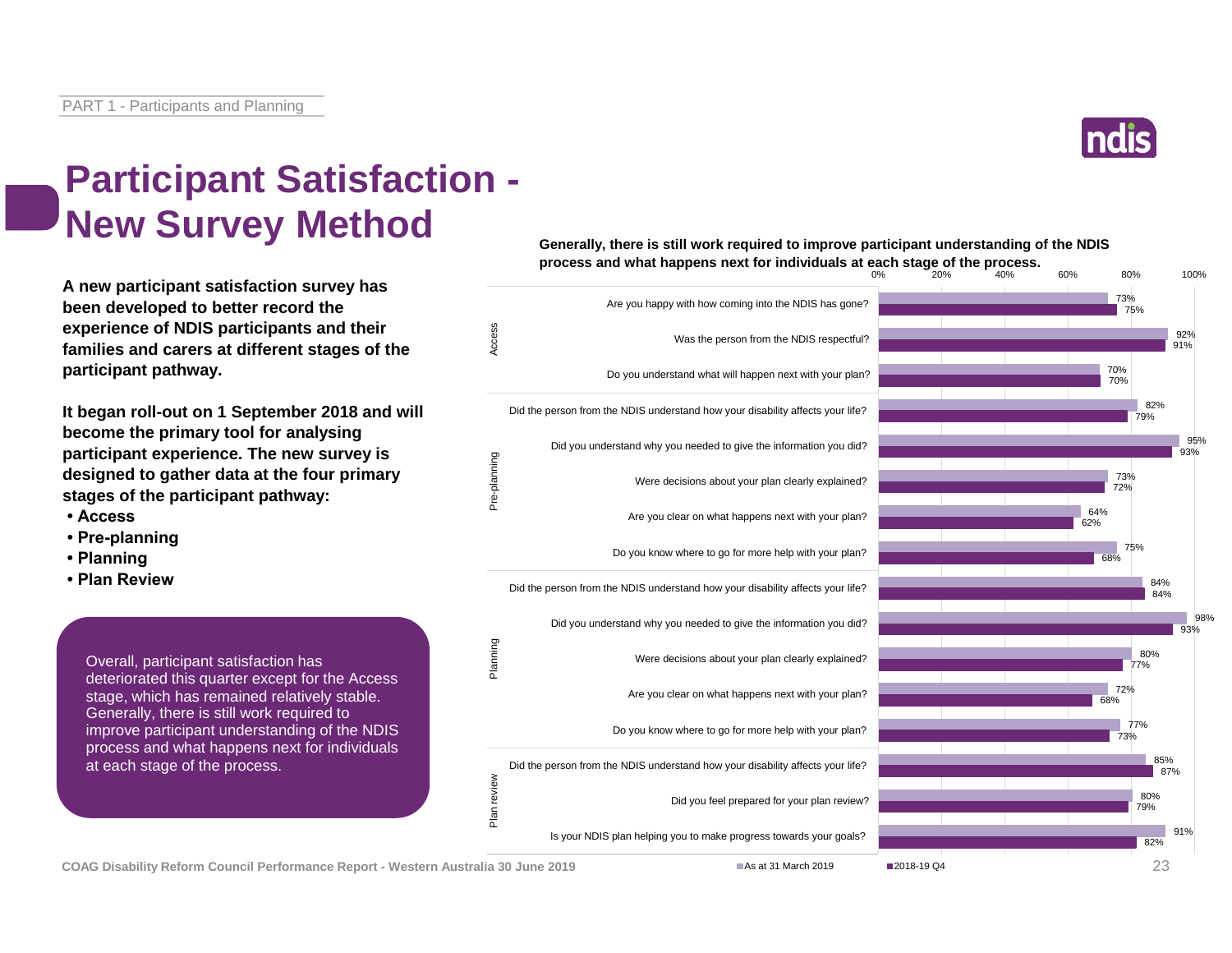### **Committed Supports and Payments**

Both committed and paid supports to participants are increasing in line with the growing scheme.

Of the \$1.0 billion that has been committed in participant plans, \$692.5 million has been paid to date.



**Western Australia - 30 June 2019**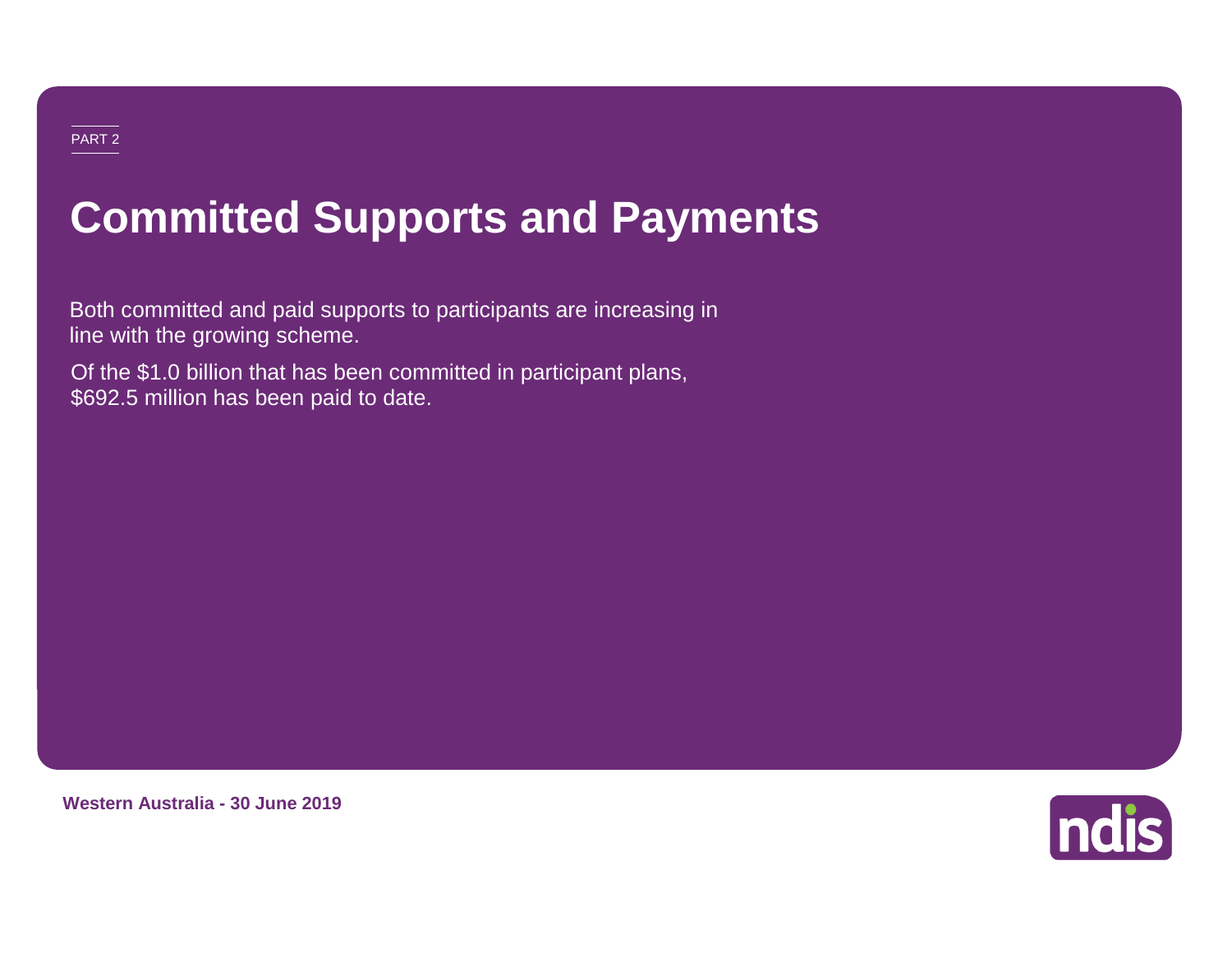#### **ndis**

### **Summary**

**This section presents information on the amount committed in plans and payments to service providers and participants.**

> SUMMARY OF PAYMENTS FOR SUPPORTS PROVIDED BY FINANCIAL YEAR SINCE THE NDIS TRIAL WAS LAUNCHED: 2014-15: \$10.9M 2015-16: \$51.1M 2016-17: \$131.9M 2017-18: \$161.8M 2018-19: \$336.8M

**Key Statistics** 

PERCENTAGE OF COMMITTED SUPPORTS UTILISATION BY FINANCIAL YEAR: 2014-15: 58% 2015-16: 73% 2016-17: 79% 2017-18: 75%

UTILISATION OF COMMITTED SUPPORTS IN 2018-19 IS STILL EMERGING.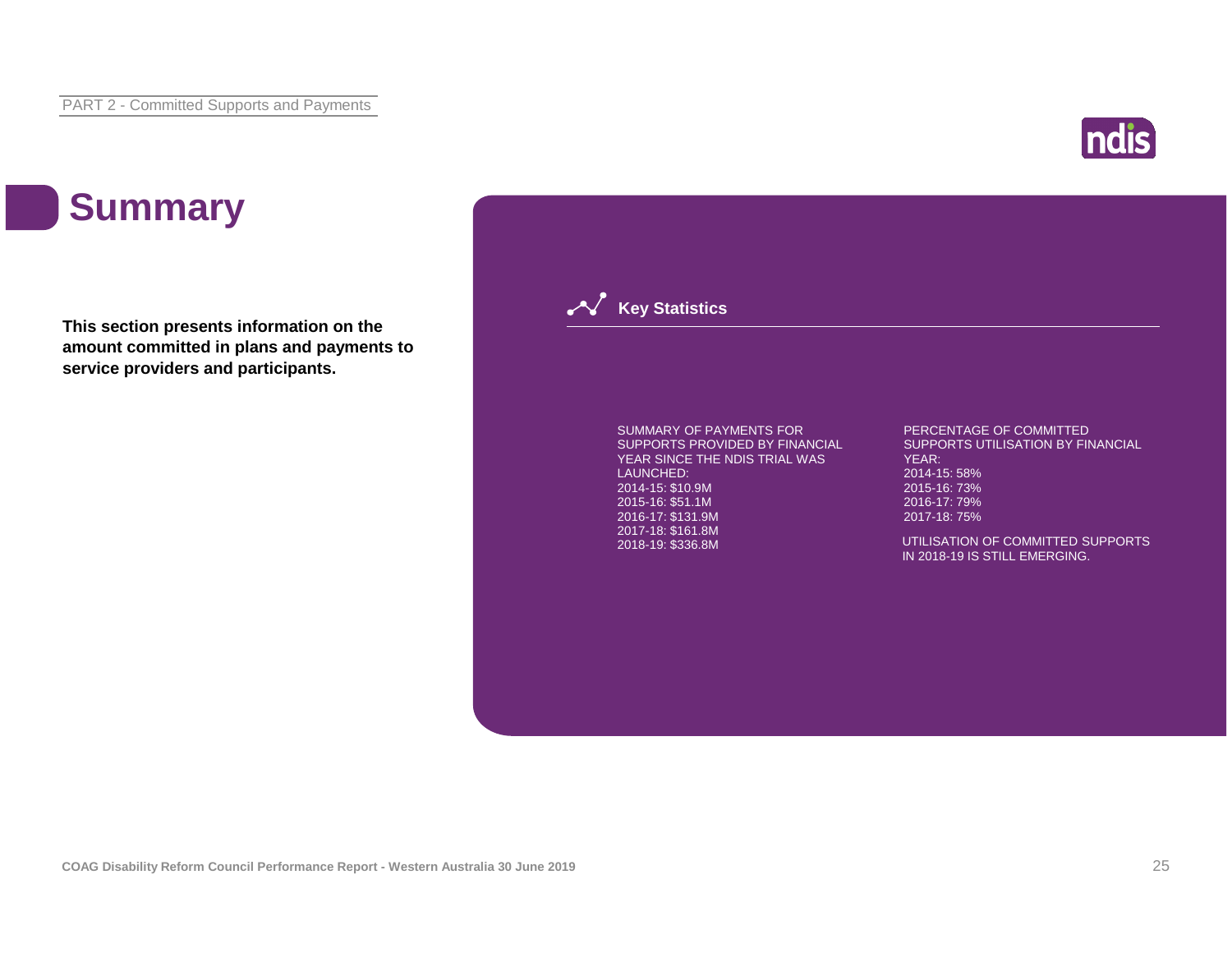

### **Committed Supports and Payments**

**This data shows the committed supports by the year they are expected to be provided, in comparison to the committed supports that have been paid.**

**Of the \$1.0 billion that has been committed in participant plans, \$692.5 million has been paid to date.**

**Summary of committed supports paid in financial years since the NDIS launched: 2014-15: \$10.9m 2015-16: \$51.1m 2016-17: \$131.9m 2017-18: \$161.8m 2018-19: \$336.8m**

**Committed and paid by expected support year**

| <b>SMillion</b>  |     |      |      |       | 2013-14   2014-15   2015-16   2016-17   2017-18   2018-19 |       | Totall  |
|------------------|-----|------|------|-------|-----------------------------------------------------------|-------|---------|
| ⊺Total committed | N/A | 18.9 | 69.6 | 166.4 | 215.9                                                     | 532.5 | 1.003.3 |
| Total paid       | N/A | 10.9 | 51.1 | 131.9 | 161.8                                                     | 336.8 | 692.5   |



**COAG Disability Reform Council Performance Report - Western Australia 30 June 2019** 26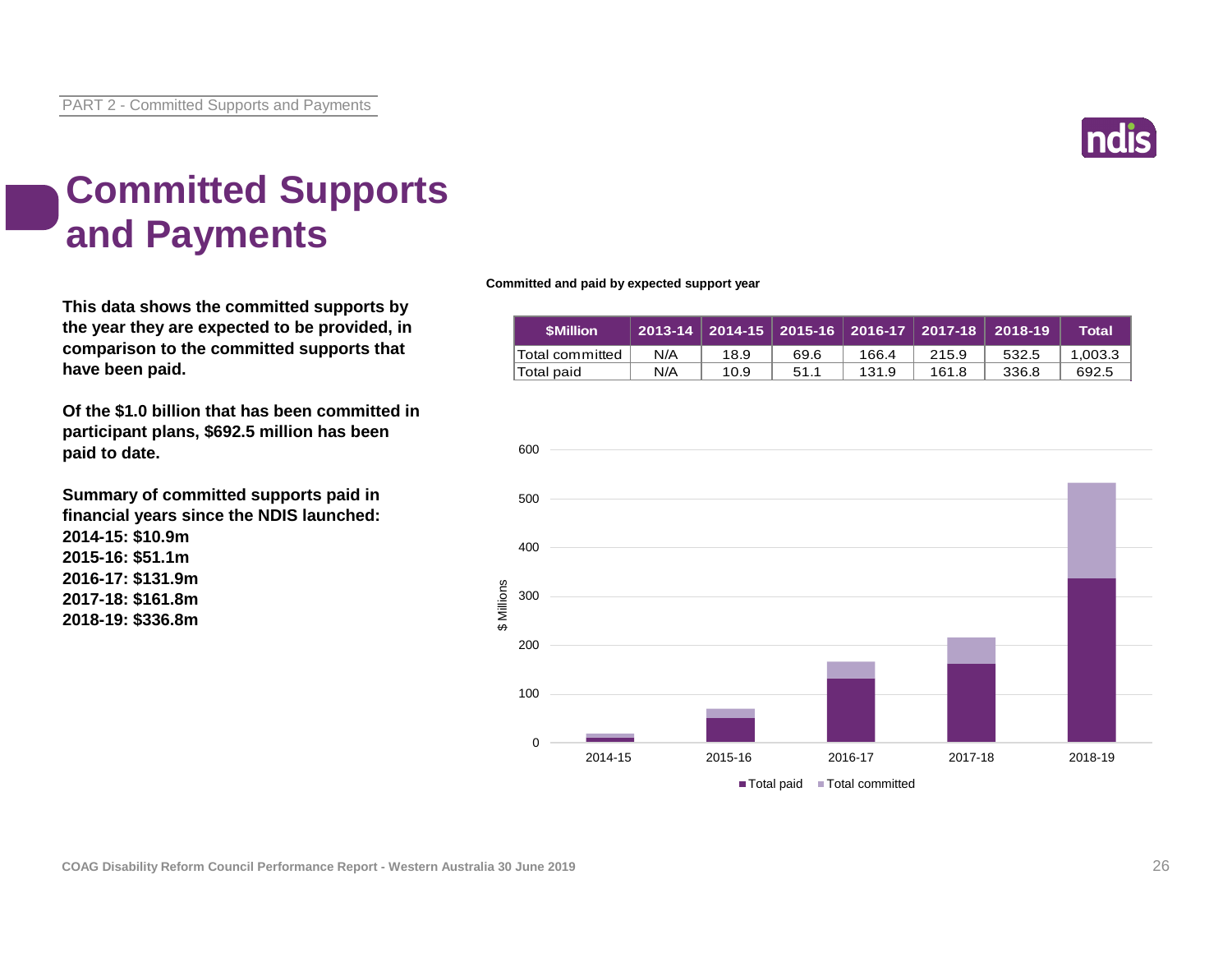

#### **Committed Supports by Cost Band**

**This quarter, the proportion of initial plan approvals with average annualised committed supports greater than \$30,000 has increased since the previous quarter when participants with Supported Independent Living (SIL) supports are included. The increase in average committed supports was driven by indexation of plans to reflect 2019-20 price changes which was applied on 30 June 2019**

**This is also the case when SIL participants are excluded.**

**Distribution of average annualised committed supports by cost band (including SIL)** 



**Distribution of average annualised committed supports by cost band (excluding SIL)** 



As at Q3 2018-19 As at Q4 2018-19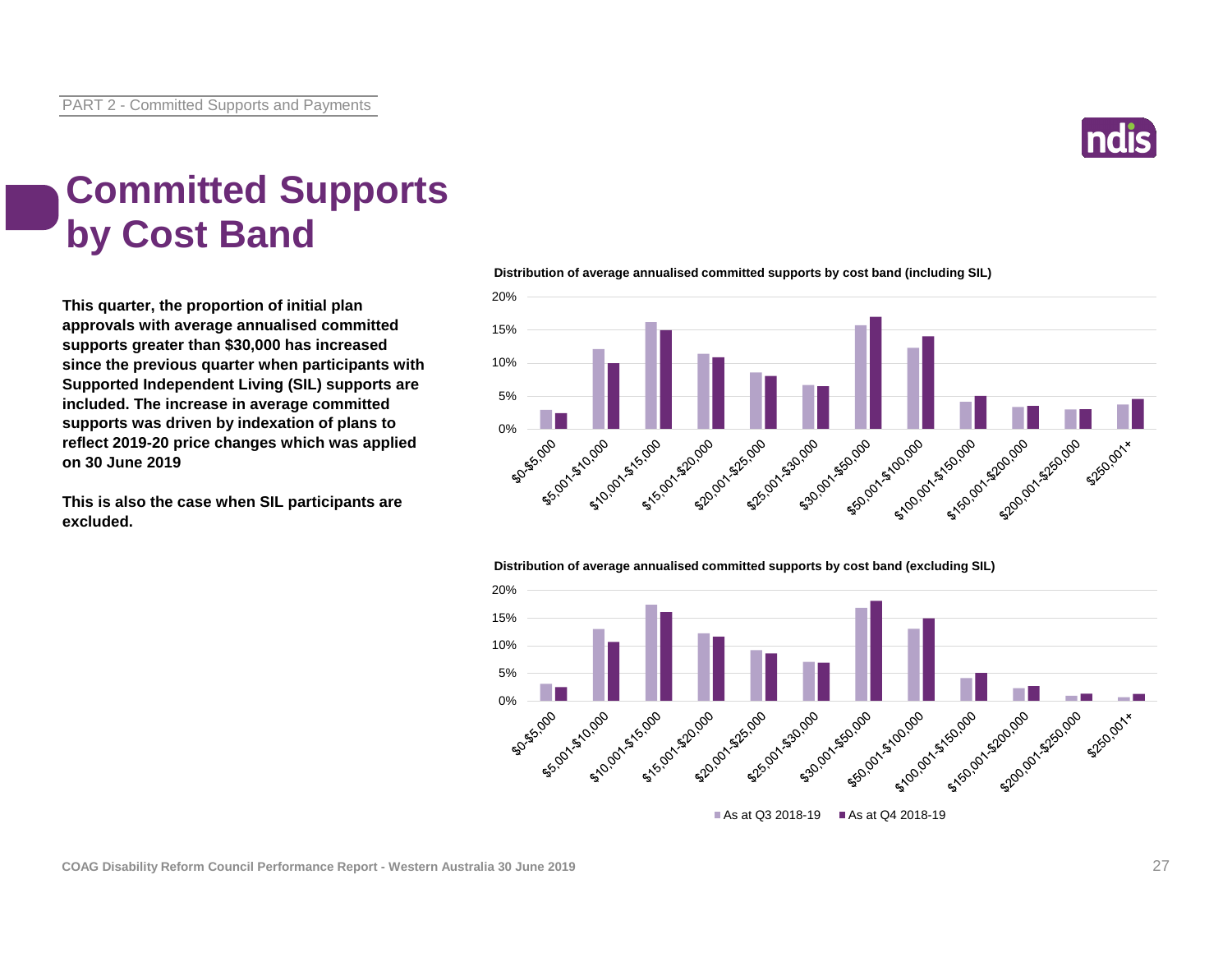

### **Committed Supports by Age Band**

**This quarter, the average annualised committed supports has increased at each age group compared with prior quarters due to the indexation of plans to reflect the 2019-20 price guide.**

#### **Average annualised committed supports by age band**



Note: The age eligibility requirements for the NDIS are based on the age as at the access request date. Participants with their initial plan approved aged 65+ have turned 65 since their access request was received.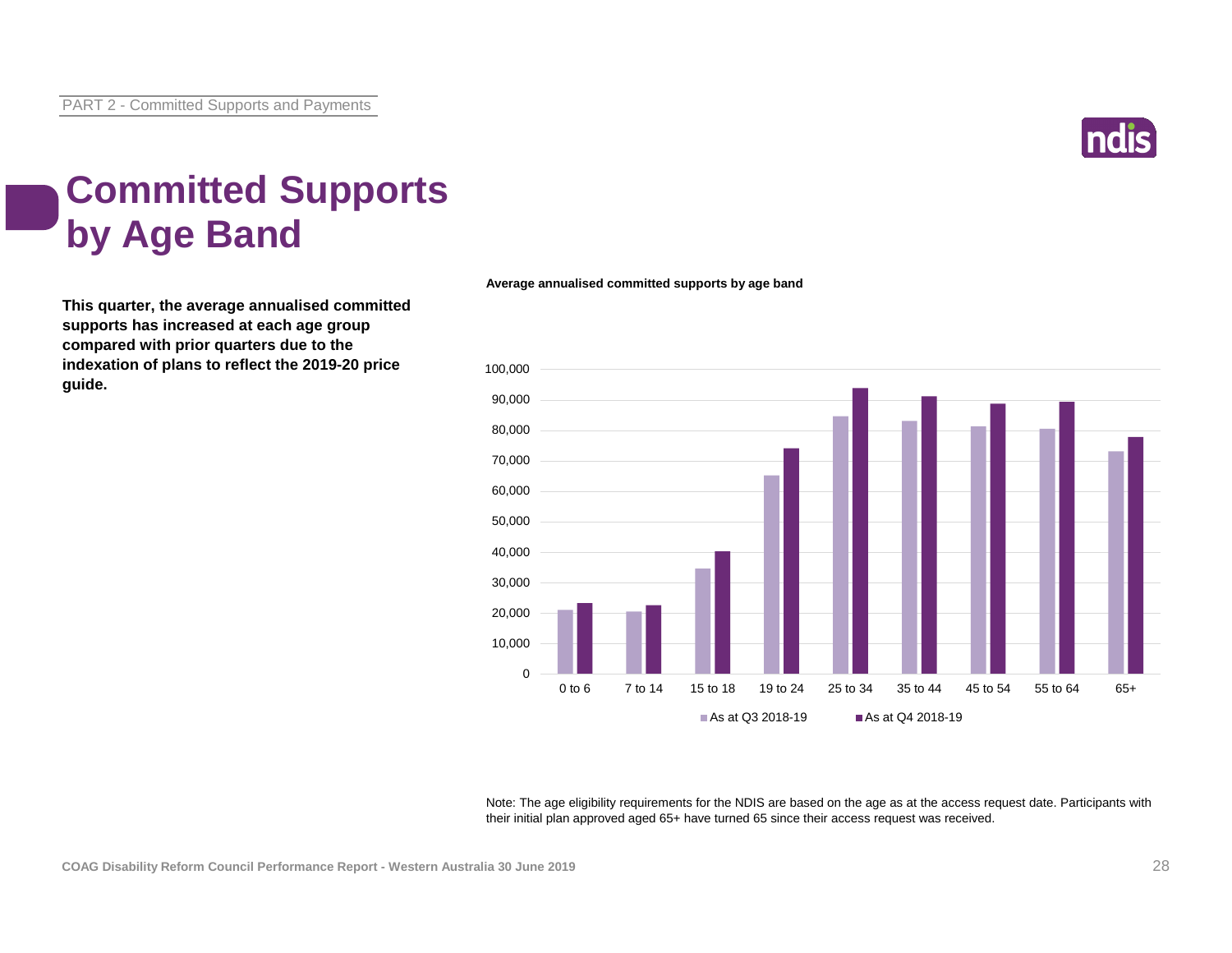

#### **Committed Supports by Disability Group**

**Participants with Acquired Brain Injury, Spinal Cord Injury and Stroke have the highest average annualised committed supports.**



As at Q3 2018-19 As at Q4 2018-19

# **Average annualised committed supports by primary disability group**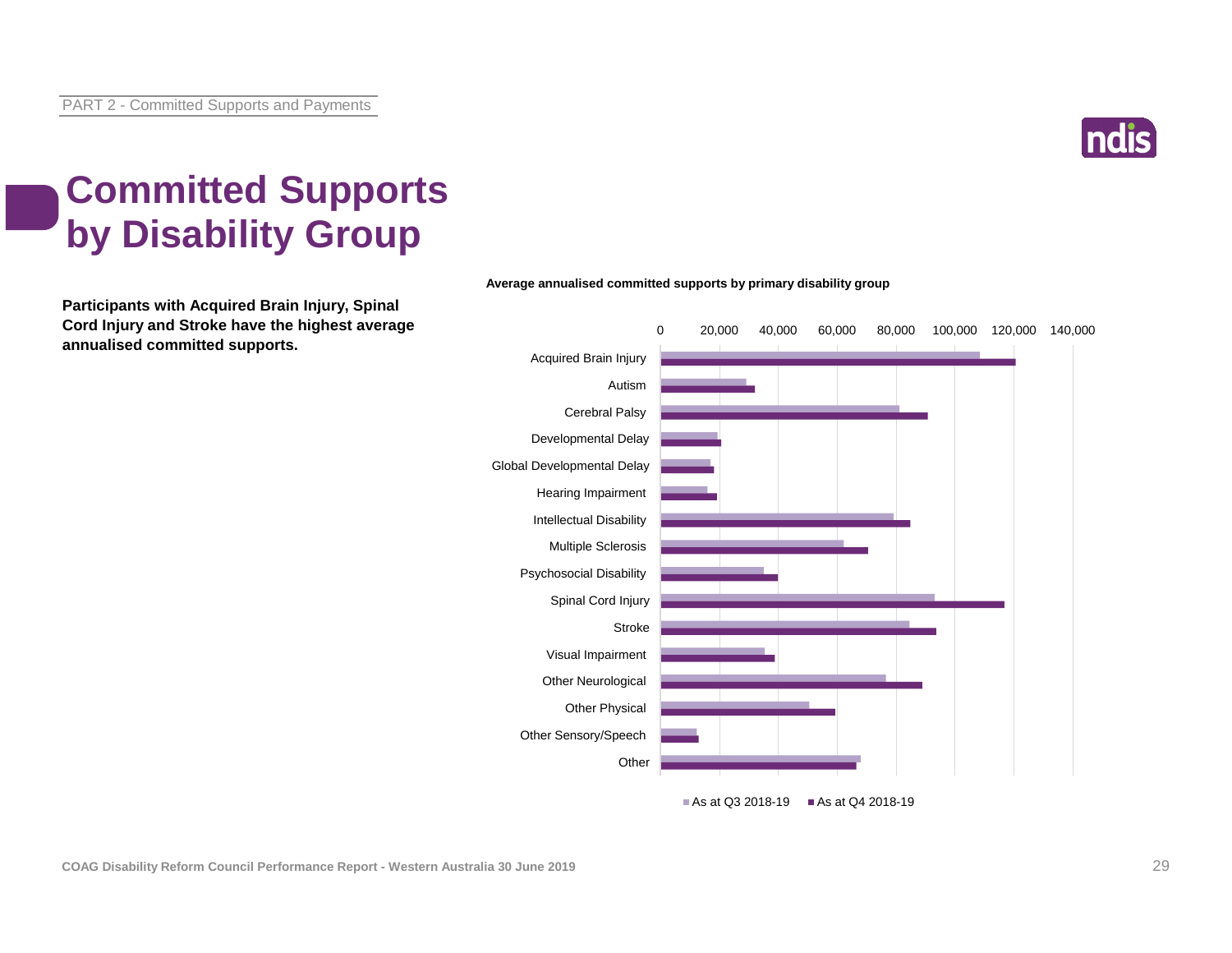

#### **Committed Supports by Level of Function**

**The average annualised committed supports generally increase among participants with higher needs.**



Note 1: Average annualised committed supports are not shown if there are insufficient data in the group. Note 2: High, medium and low function is relative within the NDIS population and not comparable to the general population.

# **Average annualised committed supports by level of function**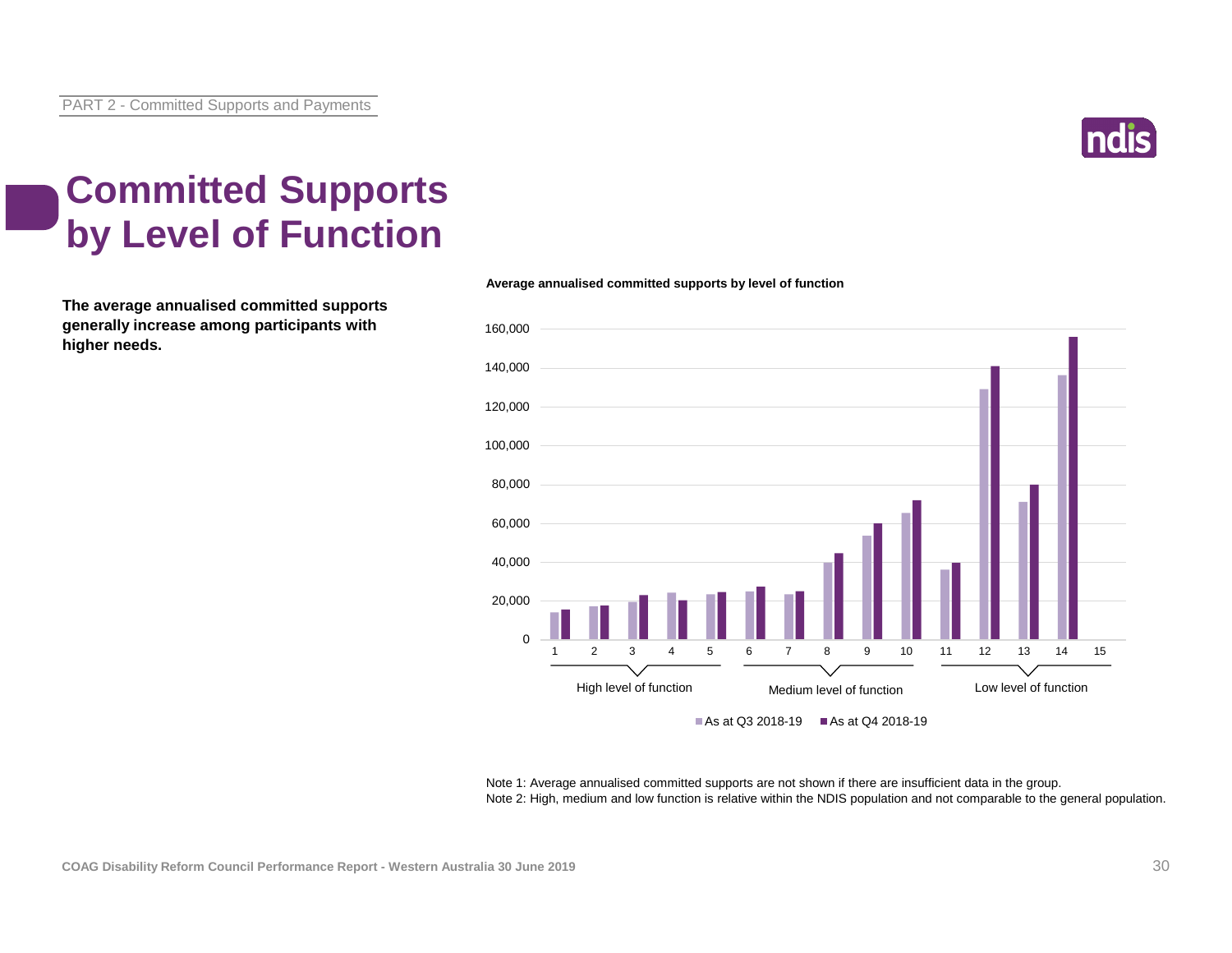

#### **Utilisation of Committed Supports**

**This data demonstrates the utilisation of committed supports by the year they were expected to be provided as at 31 March 2019 and 30 June 2019.** 

**As there is a lag between when support is provided and when it is paid, the utilisation in 2018-19 will increase.**

**Experience shows that participants utilise less of their first plan, compared with their second and subsequent plans, as it takes time to familiarise with the NDIS and decide which supports to use.** 



#### **Utilisation of committed supports as at 31 March 2019 and 30 June 2019**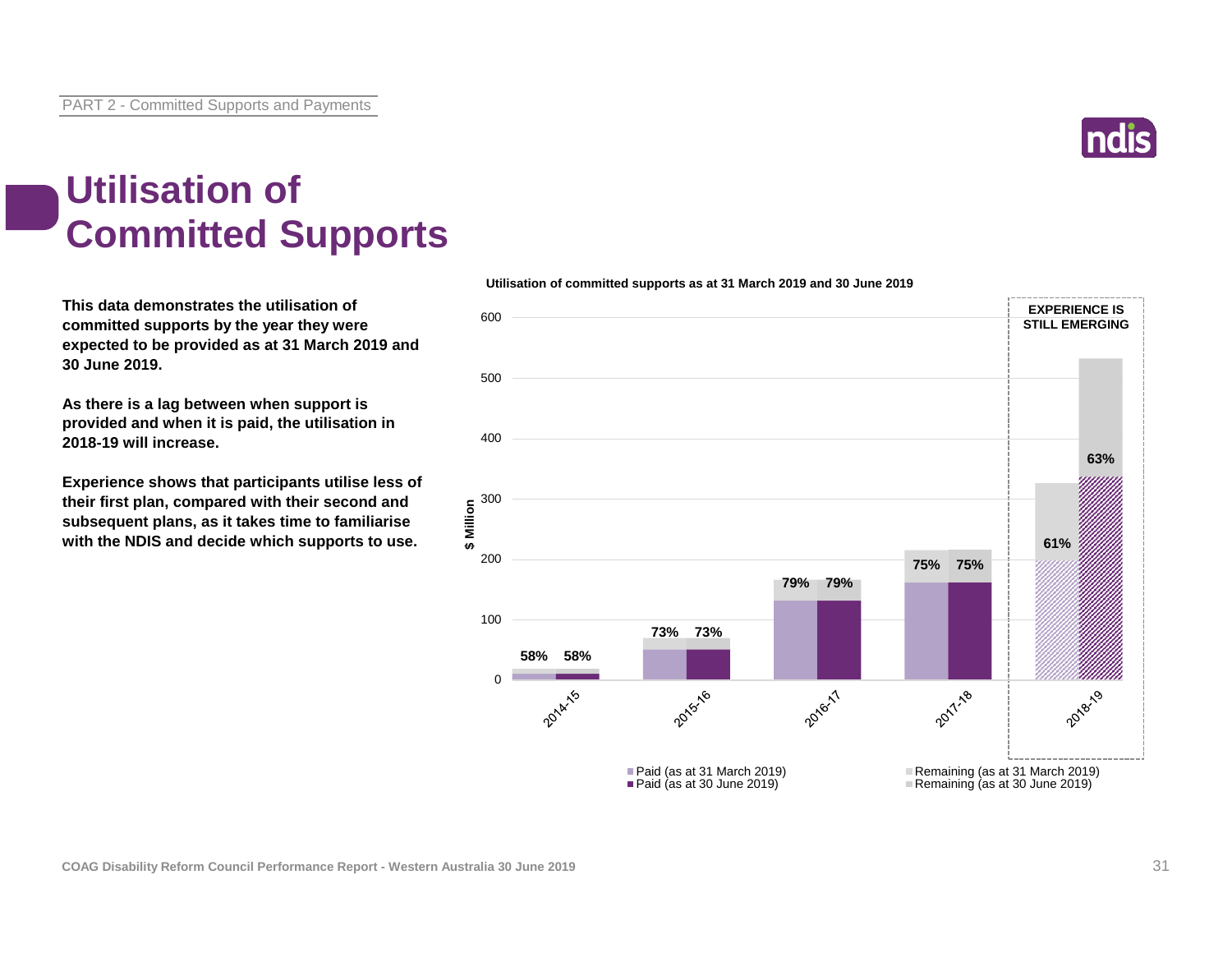#### PART 3

### **Providers and Markets**

The scale and extent of the market continues to grow, with a 2% increase in the number of providers during the quarter to 1,141.

44% of approved providers were active at 30 June 2019, and 56% were yet to have evidence of activity.



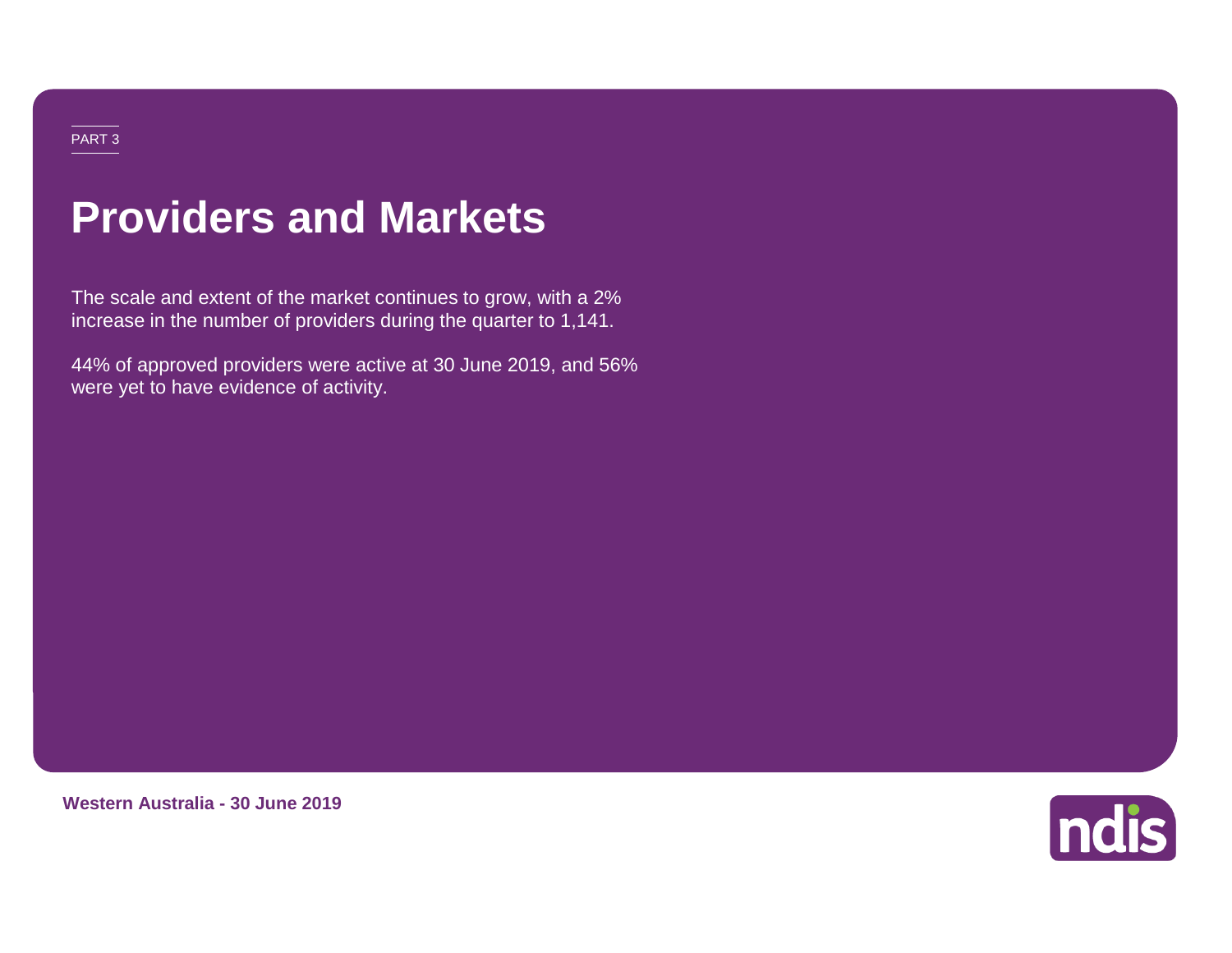

### **Summary**

**This section contains information on registered service providers and the market, with key provider and market indicators presented.**

#### **Provider registration**

- **To provide supports to NDIS participants, a service provider is required to register and be approved by the NDIA.**
- **Providers register with the NDIA by submitting a registration request, indicating the types of support they are accredited to provide.**

#### **How providers interact with participants**

- **NDIS participants have the flexibility to choose the providers who support them.**
- **Providers are paid for disability supports and services provided to the participants.**



APPR PROV OF W **ACTIV** WEST **AUST JUNE** 

| 1,141           | $80 - 95%$         | 21%            |
|-----------------|--------------------|----------------|
| APPROVED        | <b>OF PAYMENTS</b> | OF SER         |
| PROVIDERS, 44%  | <b>MADE BY THE</b> | <b>PROVID</b>  |
| OF WHICH WERE   | <b>NDIA ARE</b>    | <b>INDIVID</b> |
| ACTIVE IN       | <b>RECEIVED BY</b> | <b>SOLE T</b>  |
| WESTERN         | 25% OF             |                |
| AUSTRALIA AT 30 | <b>PROVIDERS</b>   |                |
| JUNE 2019       |                    |                |

OF SERVICE PROVIDERS ARE INDIVIDUALS/ SOLE TRADERS

#### ASSISTANCE PRODUCTS FOR PERSONAL CARE AND SAFETY HAS THE HIGHEST NUMBER OF APPROVED SERVICE PROVIDERS, FOLLOWED BY **THERAPEUTIC** SUPPORTS AND PERSONAL MOBILITY EQUIPMENT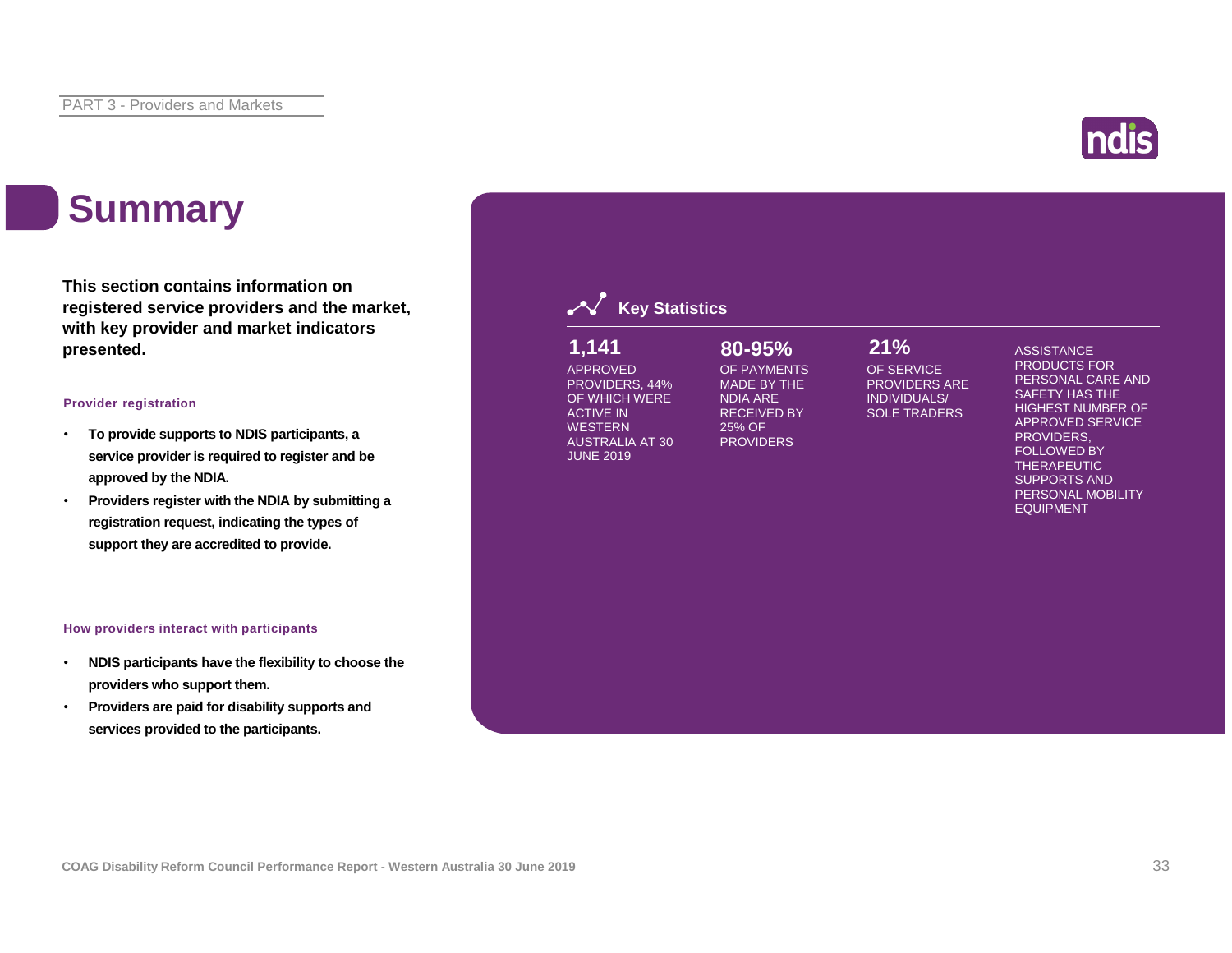

#### **Providers over time**

**As at 30 June 2019, there were 1,141 registered Approved providers over time by type of provider service providers, of which 234 were individual/sole trader operated businesses and 907 were companies or organisations.**



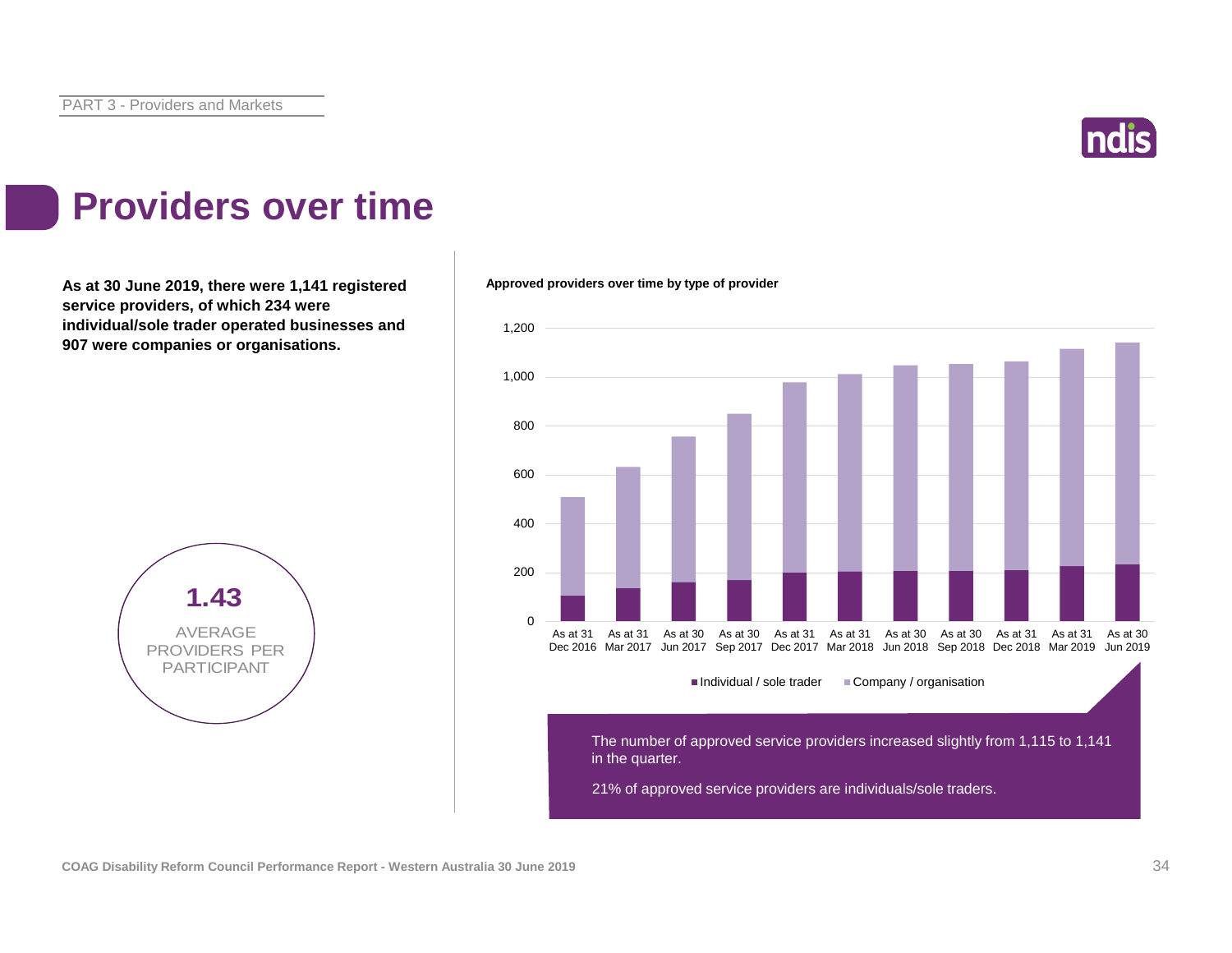

### **Proportion of Active Providers** Active (44%)

**As at 30 June 2019, 44% of providers were active and 56% were inactive.**

**Of the total providers, 190 began delivering new supports in the quarter.**



**190** PROVIDERS DELIVERING NEW SUPPORTS

**Not yet active (56%)**

**COAG Disability Reform Council Performance Report - Western Australia 30 June 2019** 35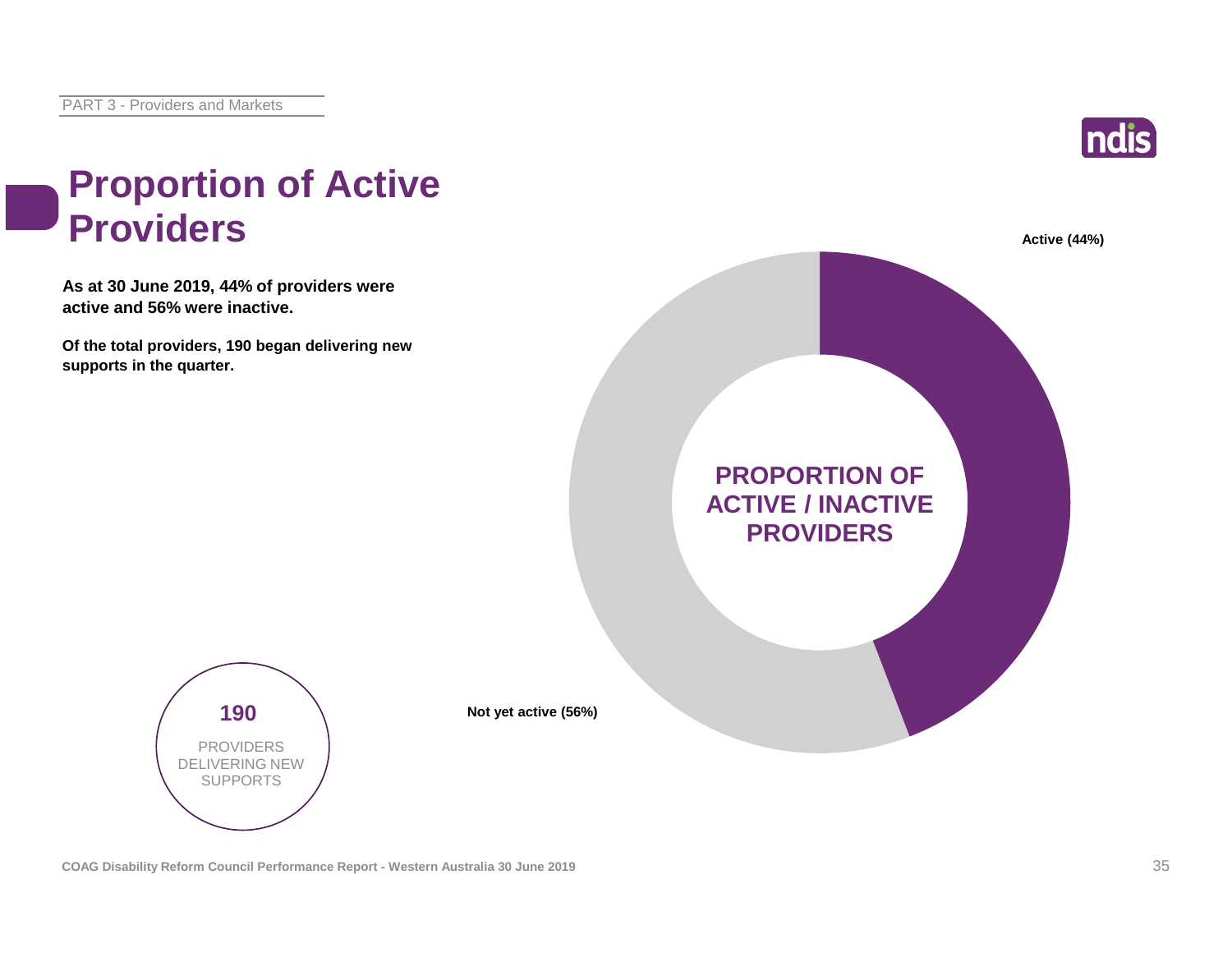

#### **Approved Registration groups**

**The number of approved providers has Approved providers by registration group and percentage change over the quarter**<br>
<sup>150</sup> **remained stable or increased for most registration groups over the quarter.**

**The registration groups with the largest numbers of approved providers increased during the quarter:**

**• Assistance products for personal care and safety: from 316 to 321 (2% increase)**

**• Therapeutic Supports: from 271 to 283 (4% increase)**

**• Personal Mobility Equipment: from 241 to 247 (2% increase)**

**• Household Tasks: from 196 to 211 (8% increase)**

**• Assistance with travel/transport arrangements: from 189 to 206 (9% increase)**



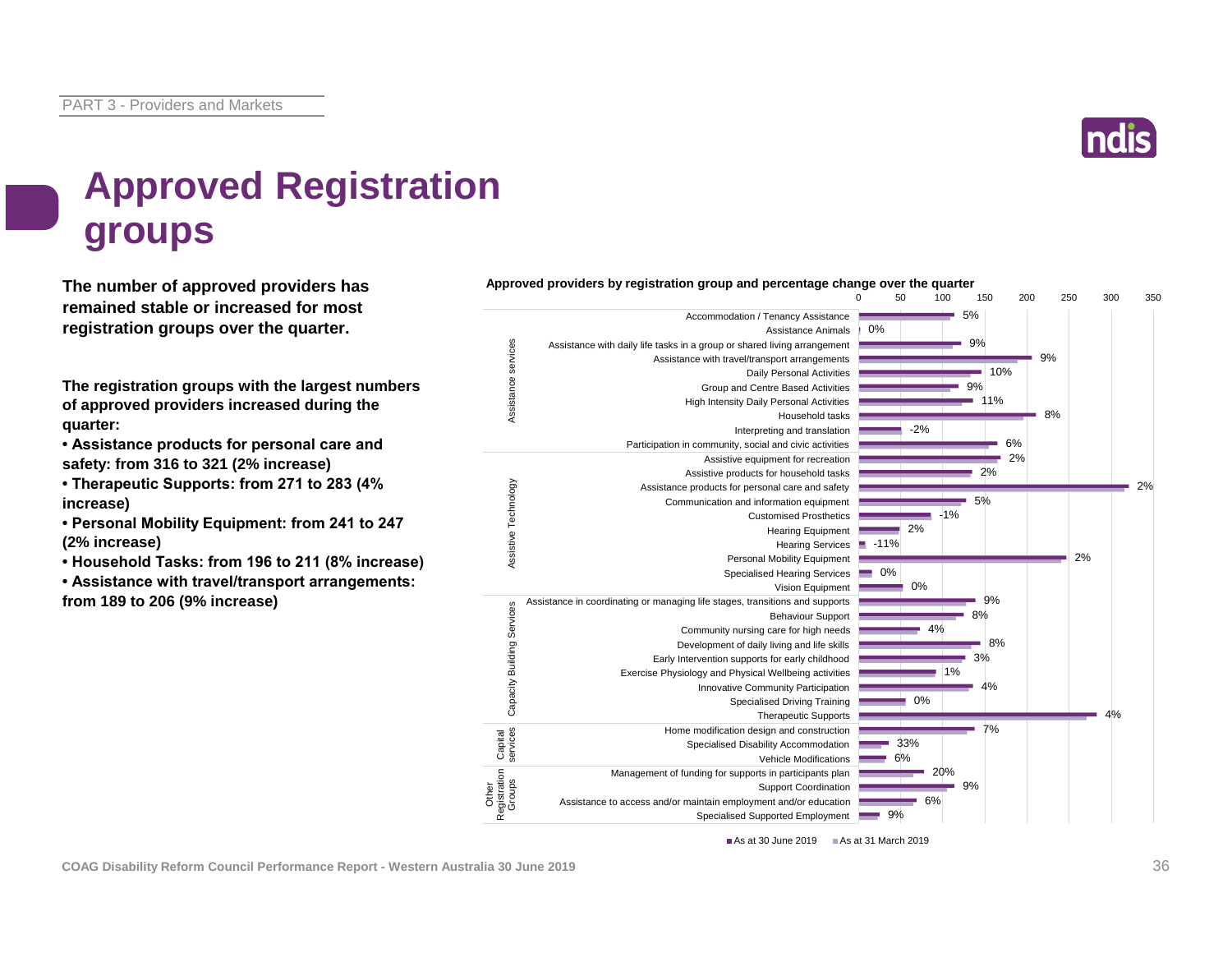

### **Active Registration groups**

**The number of active providers has remained stable or increased across all registration groups over the quarter.**

**The registration groups with the largest numbers of active providers grew during the quarter:**

- **Therapeutic Supports: from 169 to 191 (13% increase)**
- **Assistance products for personal care and safety: from 112 to 125 (12% increase)**
- **Participation in community, social and civic activities: from 107 to 120 (12% increase)**
- **Daily Personal Activities: from 92 to 105 (14% increase)**
- **Assistance in coordinating or managing life stages, transitions and supports: from 78 to 90 (15% increase)**

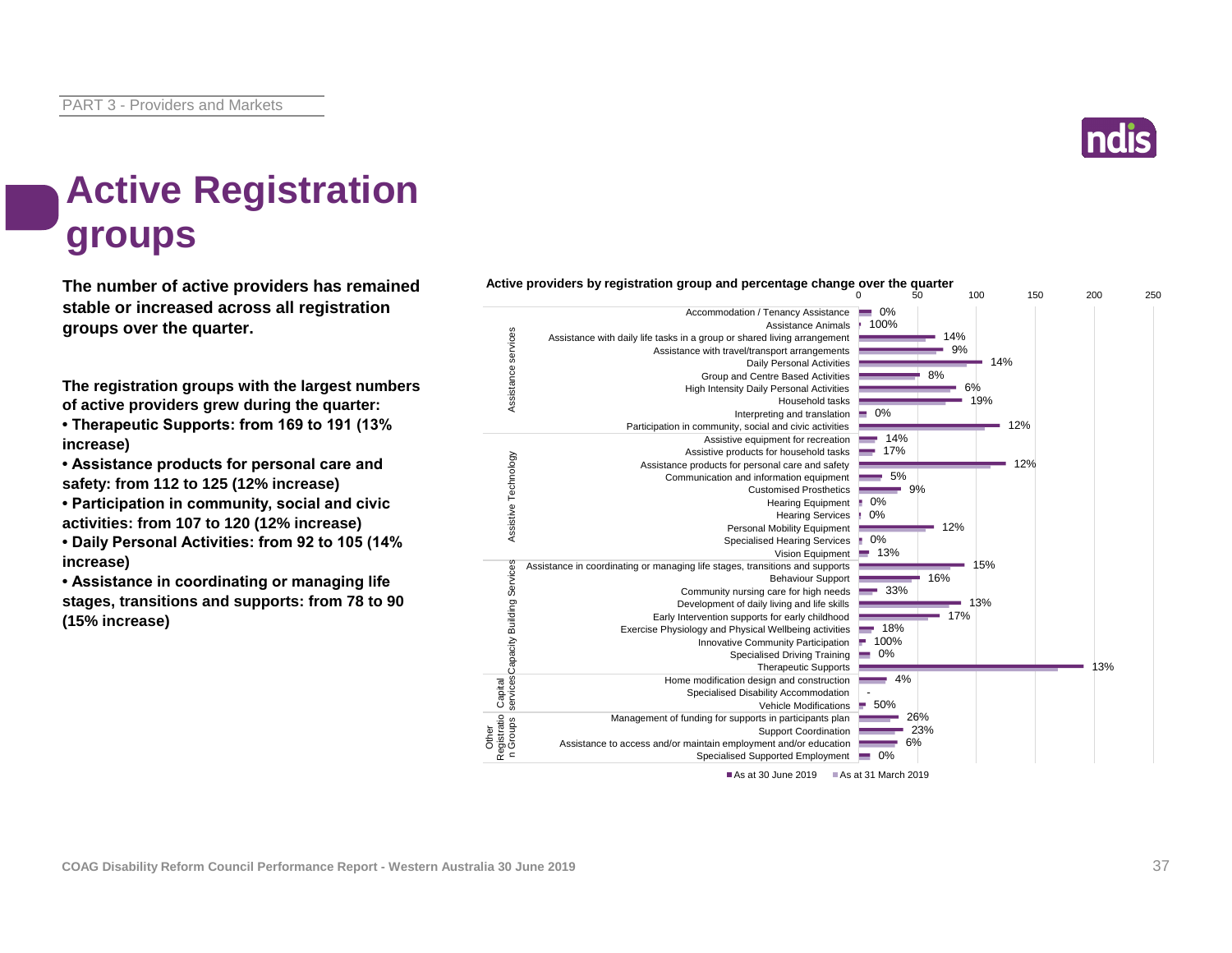

### **Market share of top providers**

**25% of service providers received 80-95% of Market share of the top 25% of providers by registration group. the dollars paid for major registration groups.**



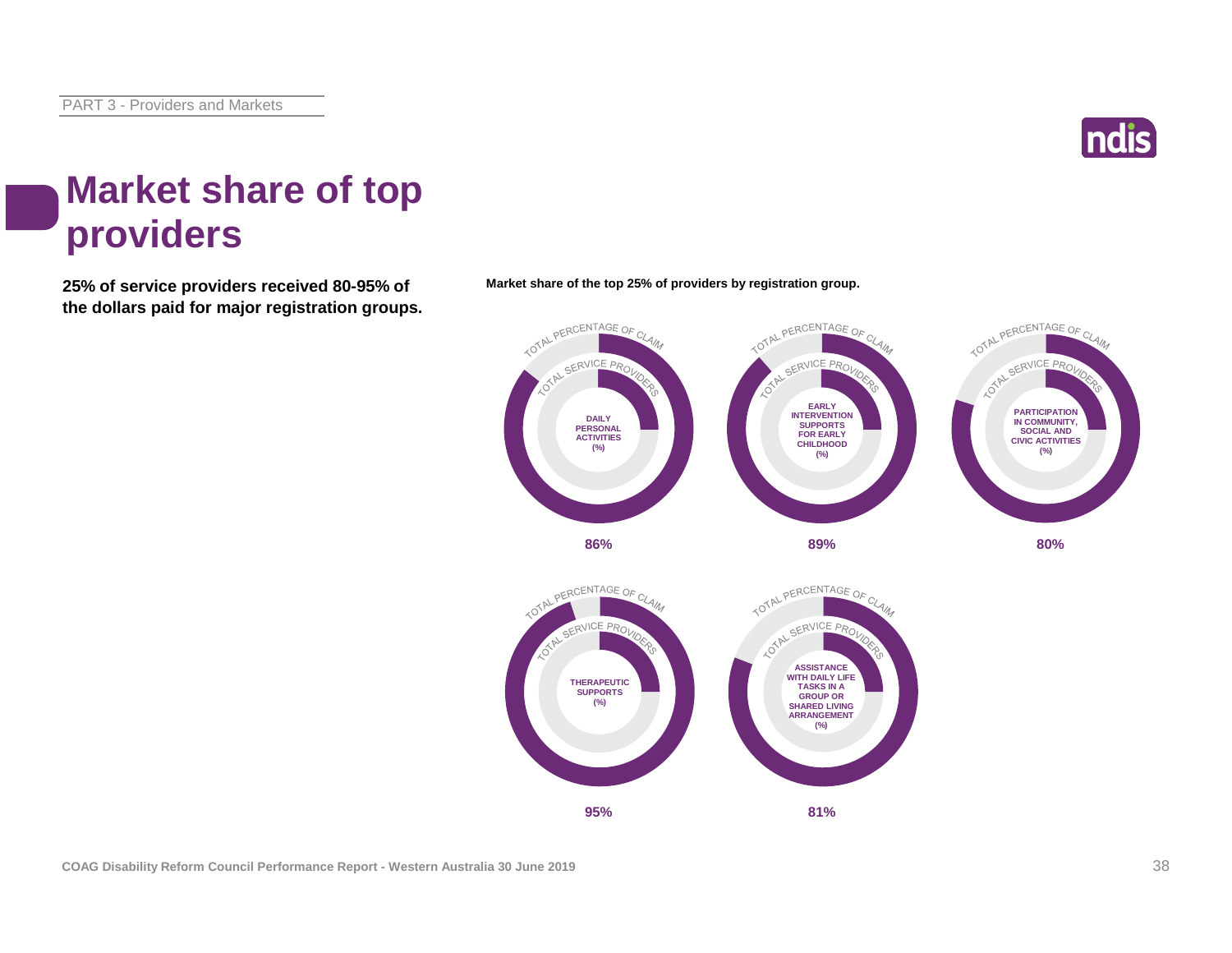### **Information, Linkages and Capacity Building**

Information, Linkages and Capacity Building was covered in the national version of the COAG Quarterly Performance Report.

**Western Australia - 30 June 2019**

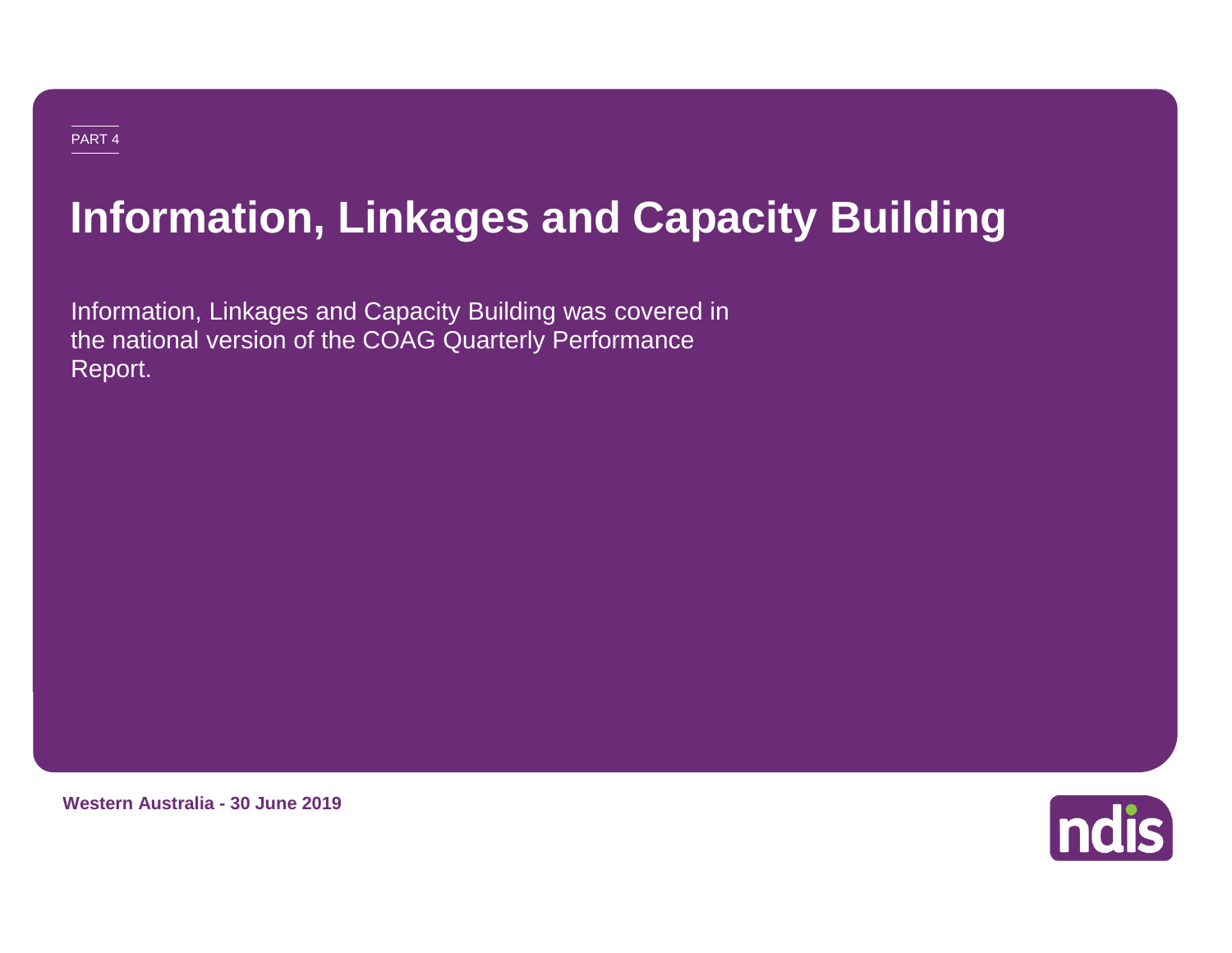### **Mainstream Interface**

The proportion of participants entering in the current quarter and accessing mainstream services is consistent with prior quarters.

**Western Australia - 30 June 2019**

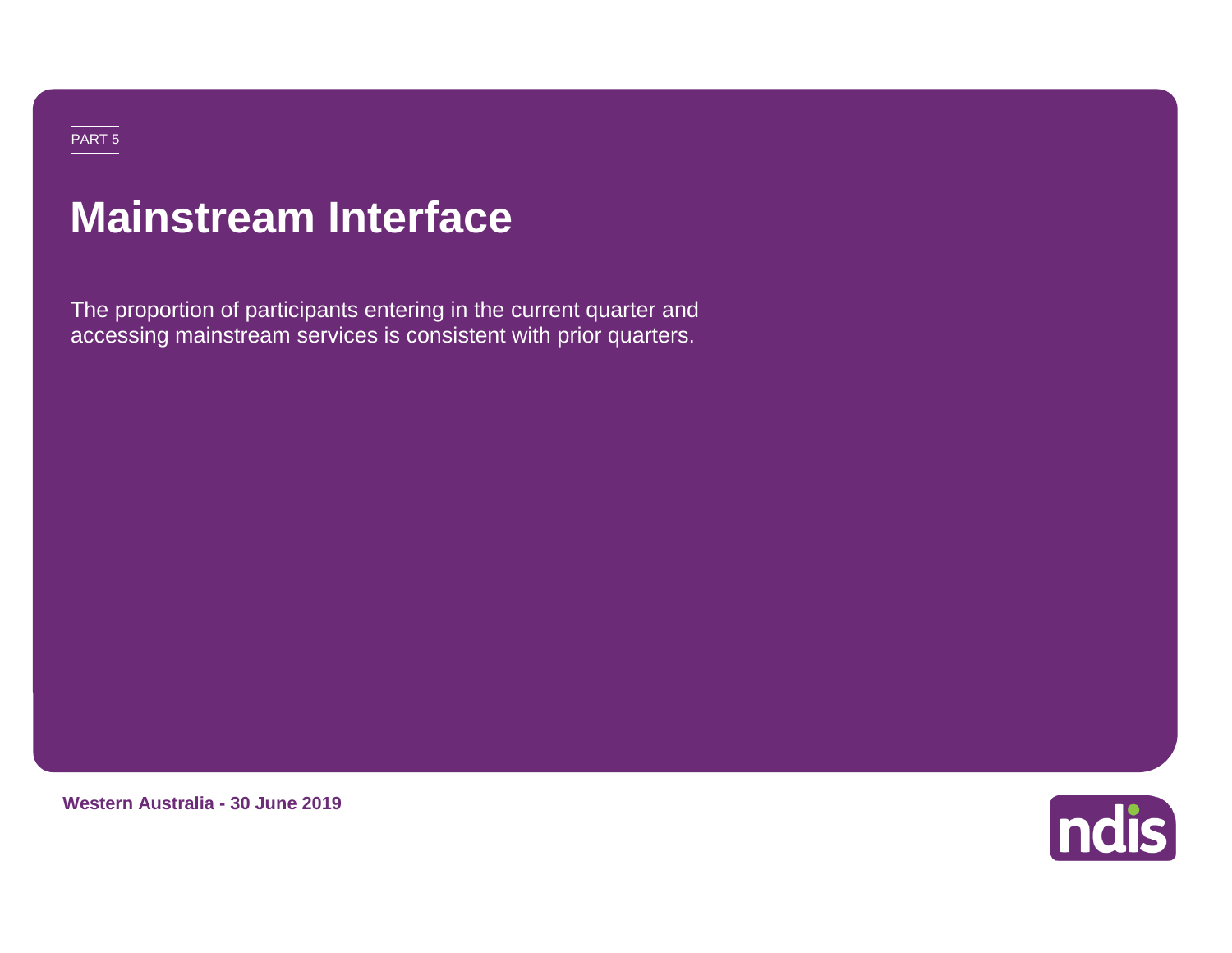

### **Mainstream Interface**

**Of the total number of active participants with a plan approved in 2018-19 Q4, 90% access mainstream services. This is consistent with prior quarters. Participants are accessing mainstream services predominantly for health and wellbeing, lifelong learning and daily activities.**